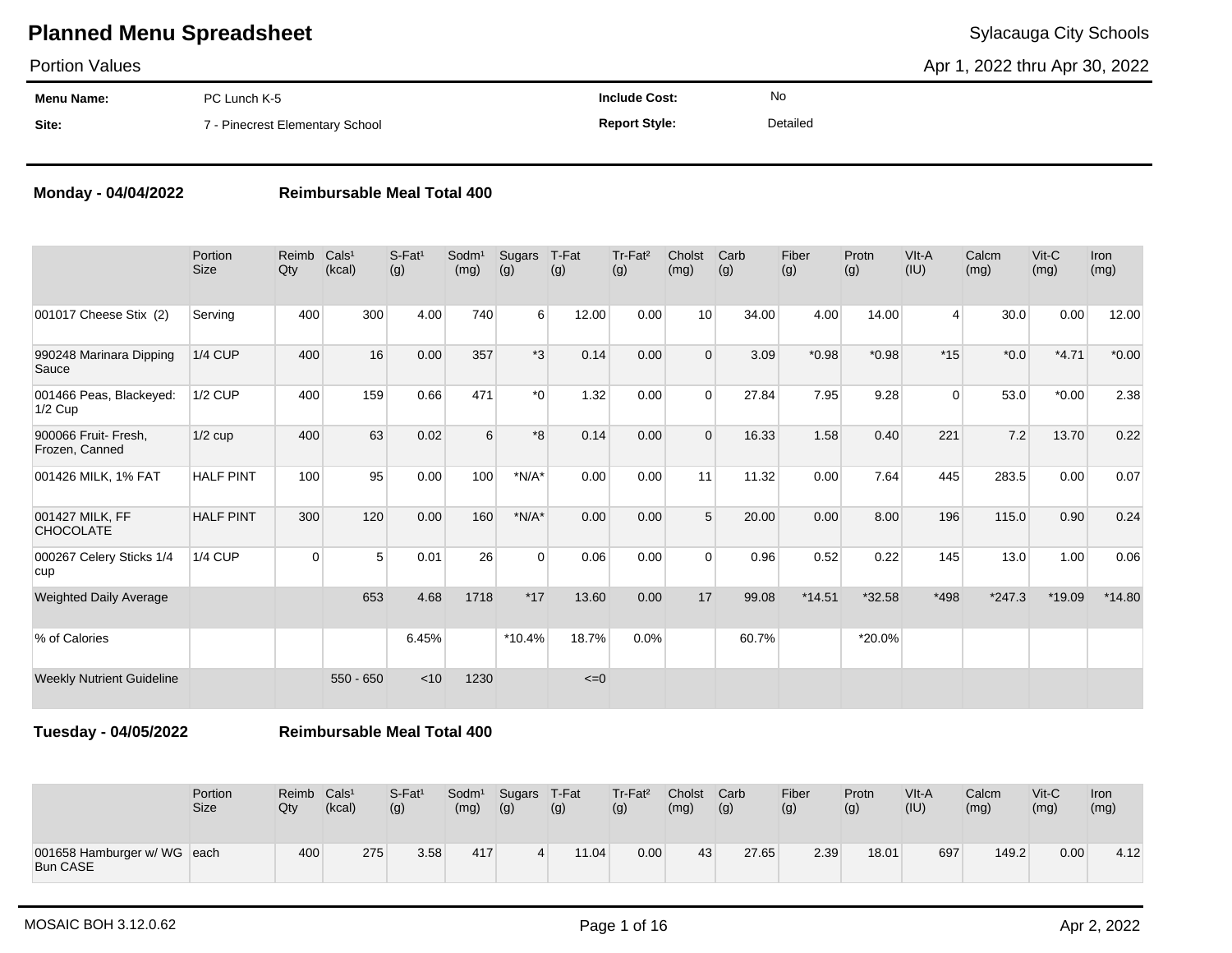Portion Values

Apr 1, 2022 thru Apr 30, 2022

|                                          | Portion<br><b>Size</b> | Reimb<br>Qty | Cals <sup>1</sup><br>(kcal) | $S$ -Fat <sup>1</sup><br>(g) | $S$ odm $1$<br>(mg) | Sugars<br>(g)  | T-Fat<br>(g) | Tr-Fat <sup>2</sup><br>(g) | Cholst<br>(mg) | Carb<br>(g) | Fiber<br>(g) | Protn<br>(g) | VIt-A<br>(IU)  | Calcm<br>(mg) | Vit-C<br>(mg) | Iron<br>(mg) |
|------------------------------------------|------------------------|--------------|-----------------------------|------------------------------|---------------------|----------------|--------------|----------------------------|----------------|-------------|--------------|--------------|----------------|---------------|---------------|--------------|
| 000319 French Fries:<br>Oven Crinkle Cut | <b>1/2 CUP</b>         | 400          | 66                          | 0.27                         | 25                  | $\overline{0}$ | 1.62         | 0.00                       | $\Omega$       | 11.53       | 1.02         | 1.02         | $\overline{0}$ | 0.0           | 2.05          | 0.15         |
| 900066 Fruit- Fresh,<br>Frozen, Canned   | $1/2$ cup              | 400          | 63                          | 0.02                         | 6                   | $*8$           | 0.14         | 0.00                       | $\Omega$       | 16.33       | 1.58         | 0.40         | 221            | 7.2           | 13.70         | 0.22         |
| 001426 MILK, 1% FAT                      | <b>HALF PINT</b>       | 100          | 95                          | 0.00                         | 100                 | $*N/A*$        | 0.00         | 0.00                       | 11             | 11.32       | 0.00         | 7.64         | 445            | 283.5         | 0.00          | 0.07         |
| 001427 MILK, FF<br><b>CHOCOLATE</b>      | <b>HALF PINT</b>       | 300          | 120                         | 0.00                         | 160                 | $*N/A*$        | 0.00         | 0.00                       | 5 <sup>5</sup> | 20.00       | 0.00         | 8.00         | 196            | 115.0         | 0.90          | 0.24         |
| 001011 CONDIMENT 4                       | <b>EACH</b>            | 400          | 50                          | 0.50                         | 185                 | 2 <sup>1</sup> | 4.00         | 0.00                       | 5              | 5.00        | 0.00         | 0.00         | 100            | 0.0           | 0.00          | 0.00         |
| 001407 Tomatoes (fresh)<br>1/4 C. Sliced | <b>1/4 CUP</b>         | $\Omega$     | 10                          | 0.02                         | 3                   | $\mathbf{1}$   | 0.11         | 0.00                       | $\Omega$       | 2.21        | 0.68         | 0.50         | 472            | 5.7           | 7.77          | 0.15         |
| 000069 Pickles, Dill (slices) servings   |                        | $\Omega$     | $\Omega$                    | 0.00                         | 243                 | $\Omega$       | 0.00         | 0.00                       | $\Omega$       | 0.00        | 0.00         | 0.00         | $\Omega$       | 0.0           | 0.00          | 0.00         |
| <b>Weighted Daily Average</b>            |                        |              | 568                         | 4.38                         | 778                 | $*15$          | 16.80        | 0.00                       | 54             | 78.34       | 5.00         | 27.35        | 1275           | 313.6         | 16.42         | 4.69         |
| % of Calories                            |                        |              |                             | 6.94%                        |                     | *10.6%         | 26.6%        | 0.0%                       |                | 55.2%       |              | 19.3%        |                |               |               |              |
| <b>Weekly Nutrient Guideline</b>         |                        |              | $550 - 650$                 | < 10                         | 1230                |                | $\leq=0$     |                            |                |             |              |              |                |               |               |              |

**Wednesday - 04/06/2022 Reimbursable Meal Total 375**

|                                          | Portion<br><b>Size</b> | Reimb<br>Qty | Cals <sup>1</sup><br>(kcal) | $S-Fat1$<br>(g) | Sodm <sup>1</sup><br>(mg) | Sugars<br>(g) | T-Fat<br>(g) | Tr-Fat <sup>2</sup><br>(g) | Cholst<br>(mg) | Carb<br>(g) | Fiber<br>(g) | Protn<br>(g) | VIt-A<br>(IU) | Calcm<br>(mg) | $Vit-C$<br>(mg) | Iron<br>(mg) |
|------------------------------------------|------------------------|--------------|-----------------------------|-----------------|---------------------------|---------------|--------------|----------------------------|----------------|-------------|--------------|--------------|---------------|---------------|-----------------|--------------|
| 001781 Chicken Alfredo<br>with a Twist   | 1 CUP                  | 375          | 412                         | 7.35            | 894                       | $6 \mid$      | 14.85        | 0.00                       | 78             | 36.23       | 2.19         | 30.84        | *392          | $*384.2$      | $*0.01$         | $*1.57$      |
| 001673 Beans, Green: 1/2<br>cup-w/onions | $1/2$ CUP              | 375          | 22                          | 0.00            | 230                       | $*N/A*$       | 0.36         | $*0.00$                    | 0              | 4.39        | 2.17         | 0.01         | $*_{0}$       | $*0.2$        | $*0.05$         | $*0.00$      |
| 900066 Fruit- Fresh,<br>Frozen, Canned   | $1/2$ cup              | 375          | 63                          | 0.02            | 6                         | $*8$          | 0.14         | 0.00                       | $\Omega$       | 16.33       | 1.58         | 0.40         | 221           | 7.2           | 13.70           | 0.22         |
| 001426 MILK, 1% FAT                      | <b>HALF PINT</b>       | 100          | 95                          | 0.00            | 100                       | $*N/A*$       | 0.00         | 0.00                       | 11             | 11.32       | 0.00         | 7.64         | 445           | 283.5         | 0.00            | 0.07         |
| 001427 MILK, FF<br><b>CHOCOLATE</b>      | <b>HALF PINT</b>       | 275          | 120                         | 0.00            | 160                       | $*N/A*$       | 0.00         | 0.00                       | 5              | 20.00       | 0.00         | 8.00         | 196           | 115.0         | 0.90            | 0.24         |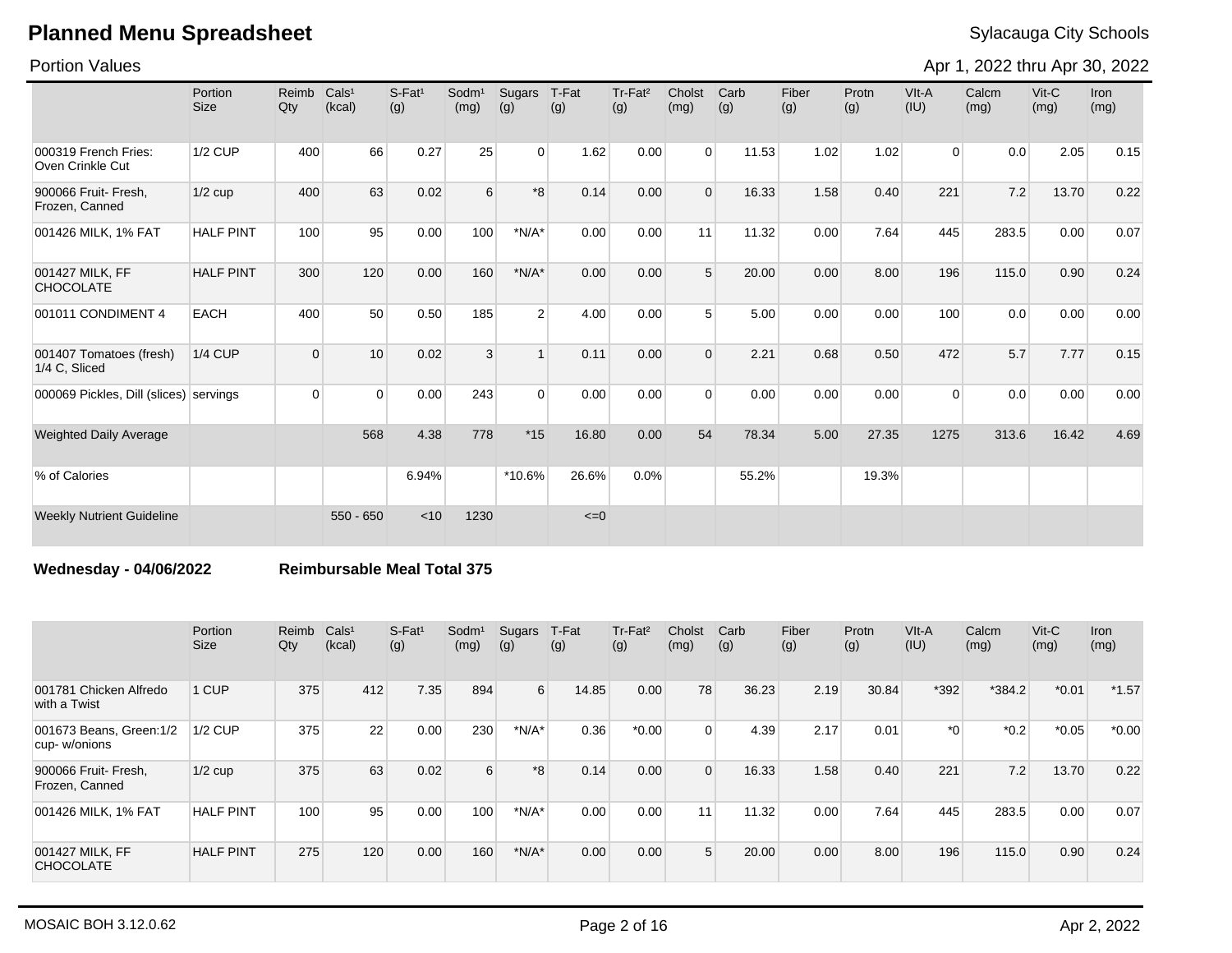### Portion Values

Apr 1, 2022 thru Apr 30, 2022

|                                        | Portion<br>Size | Reimb<br>Qty   | CalS <sup>1</sup><br>(kcal) | S-Fat <sup>1</sup><br>(g) | Sodm <sup>1</sup><br>(mg) | Sugars<br>(g)  | T-Fat<br>(g) | Tr-Fat <sup>2</sup><br>(g) | Cholst<br>(mg) | Carb<br>(g) | Fiber<br>(g) | Protn<br>(g) | $V$ lt-A<br>(IU) | Calcm<br>(mg) | $V$ it-C<br>(mg) | Iron<br>(mg) |
|----------------------------------------|-----------------|----------------|-----------------------------|---------------------------|---------------------------|----------------|--------------|----------------------------|----------------|-------------|--------------|--------------|------------------|---------------|------------------|--------------|
| 001348 MINI CHEF<br><b>SALAD</b>       | <b>EACH</b>     | 0              | 196                         | 5.64                      | 567                       | $*3$           | 9.71         | $*0.00$                    | 26             | 18.33       | 7.62         | 12.75        | 39268            | 348.7         | 96.33            | 4.47         |
| 001556 Dressings,<br>Assorted: Singles | <b>SERVINGS</b> | $\overline{0}$ | 107                         | 1.17                      | 333                       | $\overline{7}$ | 7.67         | 0.00                       | 5 <sup>1</sup> | 8.67        | 0.33         | 0.00         | 13               | 0.0           | $*0.00$          | 0.00         |
| <b>Weighted Daily Average</b>          |                 |                | 611                         | 7.37                      | 1274                      | $*15$          | 15.35        | $*0.00$                    | 84             | 74.63       | 5.94         | 39.15        | *875             | $*551.5$      | $*14.42$         | $*1.98$      |
| % of Calories                          |                 |                |                             | 10.86%                    |                           | *9.8%          | 22.6%        | $*0.0\%$                   |                | 48.9%       |              | 25.6%        |                  |               |                  |              |
| <b>Weekly Nutrient Guideline</b>       |                 |                | $550 - 650$                 | < 10                      | 1230                      |                | $\leq=0$     |                            |                |             |              |              |                  |               |                  |              |

**Thursday - 04/07/2022 Reimbursable Meal Total 410**

|                                        | Portion<br><b>Size</b> | Reimb<br>Qty | Cals <sup>1</sup><br>(kcal) | $S-Fat1$<br>(g) | Sodm <sup>1</sup><br>(mg) | Sugars<br>(g)  | T-Fat<br>(g) | Tr-Fat <sup>2</sup><br>(g) | Cholst<br>(mg) | Carb<br>(g) | Fiber<br>(g) | Protn<br>(g) | VIt-A<br>(IU) | Calcm<br>(mg) | $V$ it-C<br>(mg) | <b>Iron</b><br>(mg) |
|----------------------------------------|------------------------|--------------|-----------------------------|-----------------|---------------------------|----------------|--------------|----------------------------|----------------|-------------|--------------|--------------|---------------|---------------|------------------|---------------------|
| 000987 Corn Dog WG                     | 4 OZ                   | 410          | 240                         | 2.50            | 390                       | 5 <sup>1</sup> | 8.00         | 0.00                       | 40             | 30.00       | 5.00         | 9.00         | 25            | 80.0          | 0.00             | 1.80                |
| 001410 Beans, Baked:<br>$1/2$ cup      | <b>1/2 CUP</b>         | 410          | 141                         | 0.00            | 184                       | $*7$           | 0.00         | 0.00                       | $\Omega$       | 28.37       | 7.38         | 7.38         | 223           | 84.0          | 0.09             | 2.82                |
| 001199 Cole Slaw, Low<br>Fat: 1/4 cup  | <b>1/4 CUP</b>         | 210          | 33                          | 0.27            | 61                        | $*1$           | 2.67         | $*0.00$                    | 5              | 2.05        | 0.42         | 0.26         | 84            | 8.6           | 5.84             | 0.11                |
| 900066 Fruit- Fresh,<br>Frozen, Canned | $1/2$ cup              | 410          | 63                          | 0.02            | 6                         | *8             | 0.14         | 0.00                       | $\Omega$       | 16.33       | 1.58         | 0.40         | 221           | 7.2           | 13.70            | 0.22                |
| 001426 MILK, 1% FAT                    | <b>HALF PINT</b>       | 100          | 95                          | 0.00            | 100                       | $*N/A*$        | 0.00         | 0.00                       | 11             | 11.32       | 0.00         | 7.64         | 445           | 283.5         | 0.00             | 0.07                |
| 001427 MILK, FF<br><b>CHOCOLATE</b>    | <b>HALF PINT</b>       | 310          | 120                         | 0.00            | 160                       | $*N/A*$        | 0.00         | 0.00                       | 5              | 20.00       | 0.00         | 8.00         | 196           | 115.0         | 0.90             | 0.24                |
| 990099 CONDIMENT 2                     | <b>EACH</b>            | 410          | 30 <sup>°</sup>             | 0.00            | 145                       | 6              | 0.00         | 0.00                       | $\Omega$       | 10.00       | 0.00         | 0.00         | 300           | 0.0           | 0.00             | 0.00                |
| <b>Weighted Daily Average</b>          |                        |              | 605                         | 2.66            | 902                       | $*26$          | 9.50         | $*0.00$                    | 49             | 103.63      | 14.18        | 24.83        | 1069          | 331.7         | 17.46            | 5.09                |
| % of Calories                          |                        |              |                             | 3.96%           |                           | *17.2%         | 14.1%        | $*0.0\%$                   |                | 68.5%       |              | 16.4%        |               |               |                  |                     |
| <b>Weekly Nutrient Guideline</b>       |                        |              | $550 - 650$                 | < 10            | 1230                      |                | $\leq=0$     |                            |                |             |              |              |               |               |                  |                     |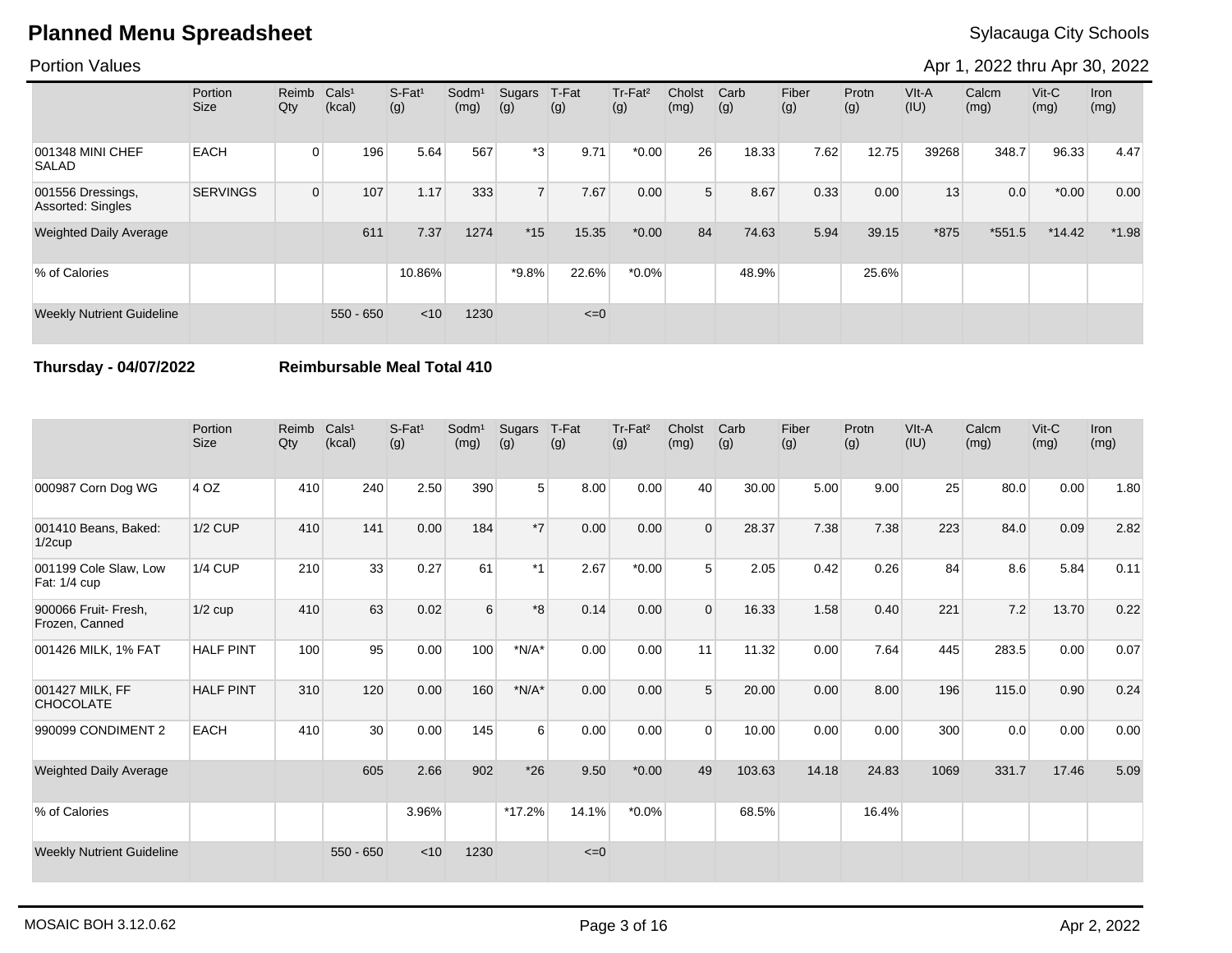Portion Values

Apr 1, 2022 thru Apr 30, 2022

### **Friday - 04/08/2022 Reimbursable Meal Total 350**

|                                        | Portion<br><b>Size</b> | Reimb<br>Qty | Cals <sup>1</sup><br>(kcal) | $S-Fat1$<br>(g) | Sodm <sup>1</sup><br>(mg) | Sugars<br>(g)  | T-Fat<br>(g) | Tr-Fat <sup>2</sup><br>(g) | Cholst<br>(mg) | Carb<br>(g) | Fiber<br>(g) | Protn<br>(g) | VIt-A<br>(IU) | Calcm<br>(mg) | $V$ it-C<br>(mg) | Iron<br>(mg) |
|----------------------------------------|------------------------|--------------|-----------------------------|-----------------|---------------------------|----------------|--------------|----------------------------|----------------|-------------|--------------|--------------|---------------|---------------|------------------|--------------|
| 001309 Tacos: Beef, w/<br>chips        | <b>1/3 CUP</b>         | 350          | 272                         | 3.98            | 119                       | $*1$           | 14.64        | 0.50                       | 43             | 20.47       | 2.60         | 14.44        | 92            | 9.2           | 4.43             | 1.07         |
| 900129 Beans, Pinto:1/2<br>cup         | $1/2$ cup              | 350          | 90 <sup>°</sup>             | 0.00            | 140                       | $\Omega$       | 0.00         | 0.00                       | $\Omega$       | 16.00       | 6.00         | 6.00         | $\Omega$      | 80.0          | 1.20             | 1.08         |
| 001420 Salsa: 1/4 cup                  | <b>1/4 CUP</b>         | 350          | 19                          | 0.00            | 227                       | $*N/A*$        | 0.00         | 0.00                       | $\Omega$       | 3.84        | 0.00         | 0.00         | $*N/A*$       | $*N/A*$       | $*N/A*$          | $*N/A*$      |
| 900066 Fruit- Fresh.<br>Frozen, Canned | $1/2$ cup              | 350          | 63                          | 0.02            | 6                         | *8             | 0.14         | 0.00                       | $\Omega$       | 16.33       | 1.58         | 0.40         | 221           | 7.2           | 13.70            | 0.22         |
| 001426 MILK, 1% FAT                    | <b>HALF PINT</b>       | 100          | 95                          | 0.00            | 100                       | $*N/A*$        | 0.00         | 0.00                       | 11             | 11.32       | 0.00         | 7.64         | 445           | 283.5         | 0.00             | 0.07         |
| 001427 MILK, FF<br><b>CHOCOLATE</b>    | <b>HALF PINT</b>       | 250          | 120                         | 0.00            | 160                       | $*N/A*$        | 0.00         | 0.00                       | 5              | 20.00       | 0.00         | 8.00         | 196           | 115.0         | 0.90             | 0.24         |
| 900450 Sour Cream, Fat<br>Free, Single | 1 oz pouch             | $\Omega$     | 25                          | 0.00            | 30                        | $\overline{2}$ | 0.00         | 0.00                       | 5              | 4.00        | 0.00         | 2.00         | 200           | 60.0          | 0.00             | 0.00         |
| <b>Weighted Daily Average</b>          |                        |              | 557                         | 4.00            | 635                       | $*10$          | 14.78        | 0.50                       | 50             | 74.16       | 10.19        | 28.74        | *580          | $*259.6$      | *19.98           | $*2.56$      |
| % of Calories                          |                        |              |                             | 6.46%           |                           | $*7.2\%$       | 23.9%        | 0.8%                       |                | 53.3%       |              | 20.6%        |               |               |                  |              |
| <b>Weekly Nutrient Guideline</b>       |                        |              | $550 - 650$                 | < 10            | 1230                      |                | $\leq=0$     |                            |                |             |              |              |               |               |                  |              |

**Monday - 04/11/2022 Reimbursable Meal Total 400**

|                                                | Portion<br><b>Size</b> | Reimb<br>Qty | Cals <sup>1</sup><br>(kcal) | $S$ -Fat <sup>1</sup><br>(g) | Sodm <sup>1</sup><br>(mg) | Sugars<br>(g) | T-Fat<br>(g) | Tr-Fat <sup>2</sup><br>(g) | Cholst<br>(mg) | Carb<br>(g) | Fiber<br>(g) | Protn<br>(g) | VIt-A<br>(IU) | Calcm<br>(mg) | $V$ it-C<br>(mg) | <b>Iron</b><br>(mg) |
|------------------------------------------------|------------------------|--------------|-----------------------------|------------------------------|---------------------------|---------------|--------------|----------------------------|----------------|-------------|--------------|--------------|---------------|---------------|------------------|---------------------|
| 900377 Pizza, French<br><b>Bread PEPPERONI</b> | pizza                  | 400          | 270                         | 4.50                         | 690                       | 5             | 9.00         | 0.00                       | 35             | 30.00       | 3.00         | 19.00        | 750           | 400.0         | 6.00             | 1.08                |
| 001493 Corn, Canned,<br>WK, 1/2 cup            | $1/2$ CUP              | 400          | 116                         | $*0.00$                      | 181                       | 5             | 1.29         | $*0.00$                    | $*_{0}$        | 23.26       | $*2.61$      | 3.88         | 89            | $*0.5$        | $*0.02$          | $*0.50$             |
| 900066 Fruit- Fresh,<br>Frozen, Canned         | $1/2$ cup              | 400          | 63                          | 0.02                         | 6                         | *8            | 0.14         | 0.00                       | 0              | 16.33       | 1.58         | 0.40         | 221           | 7.2           | 13.70            | 0.22                |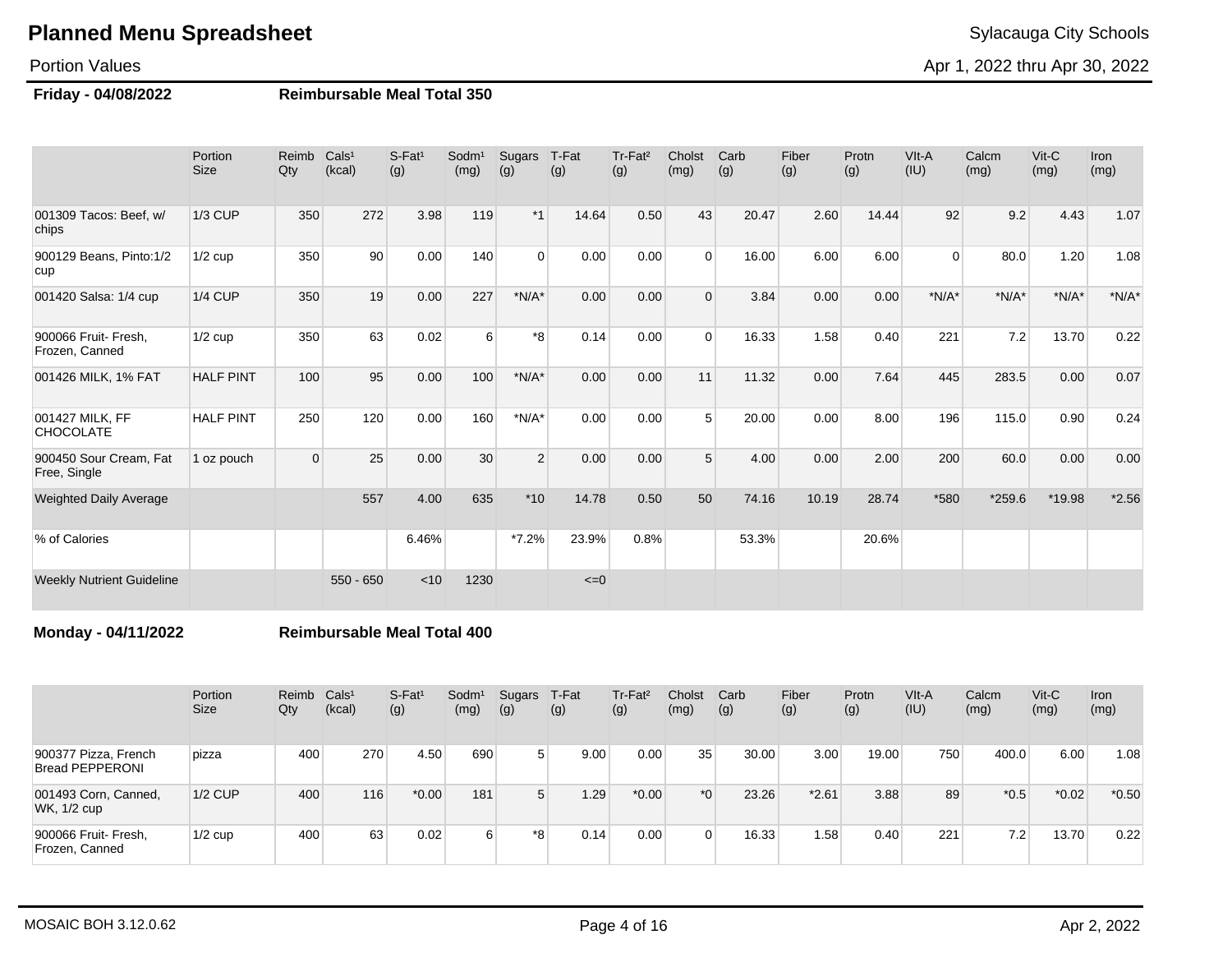Portion Values

Apr 1, 2022 thru Apr 30, 2022

|                                       | Portion<br>Size  | Reimb<br>Qty | Cals <sup>1</sup><br>(kcal) | S-Fat <sup>1</sup><br>(g) | Sodm <sup>1</sup><br>(mg) | Sugars<br>(g) | T-Fat<br>(g) | Tr-Fat <sup>2</sup><br>(g) | Cholst<br>(mg) | Carb<br>(g) | Fiber<br>(g) | Protn<br>(g) | VIt-A<br>(IU) | Calcm<br>(mg) | $V$ it-C<br>(mg) | Iron<br>(mg) |
|---------------------------------------|------------------|--------------|-----------------------------|---------------------------|---------------------------|---------------|--------------|----------------------------|----------------|-------------|--------------|--------------|---------------|---------------|------------------|--------------|
| 001426 MILK, 1% FAT                   | <b>HALF PINT</b> | 100          | 95                          | 0.00                      | 100                       | $*N/A*$       | 0.00         | 0.00                       | 11             | 11.32       | 0.00         | 7.64         | 445           | 283.5         | 0.00             | 0.07         |
| 001427 MILK, FF<br><b>CHOCOLATE</b>   | <b>HALF PINT</b> | 300          | 120                         | 0.00                      | 160                       | $*N/A*$       | 0.00         | 0.00                       | 5              | 20.00       | 0.00         | 8.00         | 196           | 115.0         | 0.90             | 0.24         |
| 990311 FRESH VEGGIE<br><b>DELIGHT</b> | <b>1/2 CUP</b>   | 200          | 28                          | 0.02                      | 49                        | 4             | 0.16         | 0.00                       | $\Omega$       | 6.36        | 2.22         | 0.86         | 8110          | 25.2          | 13.28            | 0.65         |
| <b>Weighted Daily Average</b>         |                  |              | 577                         | $*4.53$                   | 1046                      | $*20$         | 10.51        | $*0.00$                    | $*42$          | 90.59       | $*8.30$      | 31.62        | 5373          | $*577.4$      | $*27.04$         | $*2.31$      |
| % of Calories                         |                  |              |                             | *7.07%                    |                           | $*13.9%$      | 16.4%        | $*0.0\%$                   |                | 62.8%       |              | 21.9%        |               |               |                  |              |
| <b>Weekly Nutrient Guideline</b>      |                  |              | $550 - 650$                 | < 10                      | 1230                      |               | $\leq=0$     |                            |                |             |              |              |               |               |                  |              |

### **Tuesday - 04/12/2022 Reimbursable Meal Total 425**

|                                        | Portion<br><b>Size</b> | Reimb<br>Qty | Cals <sup>1</sup><br>(kcal) | $S-Fat1$<br>(g) | Sodm <sup>1</sup><br>(mg) | Sugars<br>(g)  | T-Fat<br>(g) | Tr-Fat <sup>2</sup><br>(g) | Cholst<br>(mg) | Carb<br>(g) | Fiber<br>(g) | Protn<br>(g) | VIt-A<br>(IU) | Calcm<br>(mg) | $V$ it-C<br>(mg) | Iron<br>(mg) |
|----------------------------------------|------------------------|--------------|-----------------------------|-----------------|---------------------------|----------------|--------------|----------------------------|----------------|-------------|--------------|--------------|---------------|---------------|------------------|--------------|
| 001146 Hot Dog WG                      | servings               | 425          | 233                         | 3.54            | 567                       | $\overline{4}$ | 10.12        | 0.25                       | 15             | 27.84       | 2.02         | 8.61         | 71            | 40.5          | 0.00             | 1.82         |
| 005077 Chili Sauce: 1/4 C              | $1/4$ cup              | $\mathbf 0$  | 60                          | 1.00            | 371                       |                | 2.51         | 0.00                       | 5              | 6.02        | 2.01         | 3.01         | 1255          | 20.1          | 0.00             | 1.08         |
| 001410 Beans, Baked:<br>$1/2$ cup      | <b>1/2 CUP</b>         | 425          | 141                         | 0.00            | 184                       | $*7$           | 0.00         | 0.00                       | $\Omega$       | 28.37       | 7.38         | 7.38         | 223           | 84.0          | 0.09             | 2.82         |
| 900066 Fruit- Fresh,<br>Frozen, Canned | $1/2$ cup              | 425          | 63                          | 0.02            | 6                         | *8             | 0.14         | 0.00                       | $\Omega$       | 16.33       | 1.58         | 0.40         | 221           | 7.2           | 13.70            | 0.22         |
| 001426 MILK, 1% FAT                    | <b>HALF PINT</b>       | 100          | 95                          | 0.00            | 100                       | $*N/A*$        | 0.00         | 0.00                       | 11             | 11.32       | 0.00         | 7.64         | 445           | 283.5         | 0.00             | 0.07         |
| 001427 MILK, FF<br><b>CHOCOLATE</b>    | <b>HALF PINT</b>       | 325          | 120                         | 0.00            | 160                       | $*N/A*$        | 0.00         | 0.00                       | 5              | 20.00       | 0.00         | 8.00         | 196           | 115.0         | 0.90             | 0.24         |
| 990099 CONDIMENT 2                     | <b>EACH</b>            | 425          | 30 <sup>°</sup>             | 0.00            | 145                       | 6              | 0.00         | 0.00                       | $\Omega$       | 10.00       | 0.00         | 0.00         | 300           | 0.0           | 0.00             | 0.00         |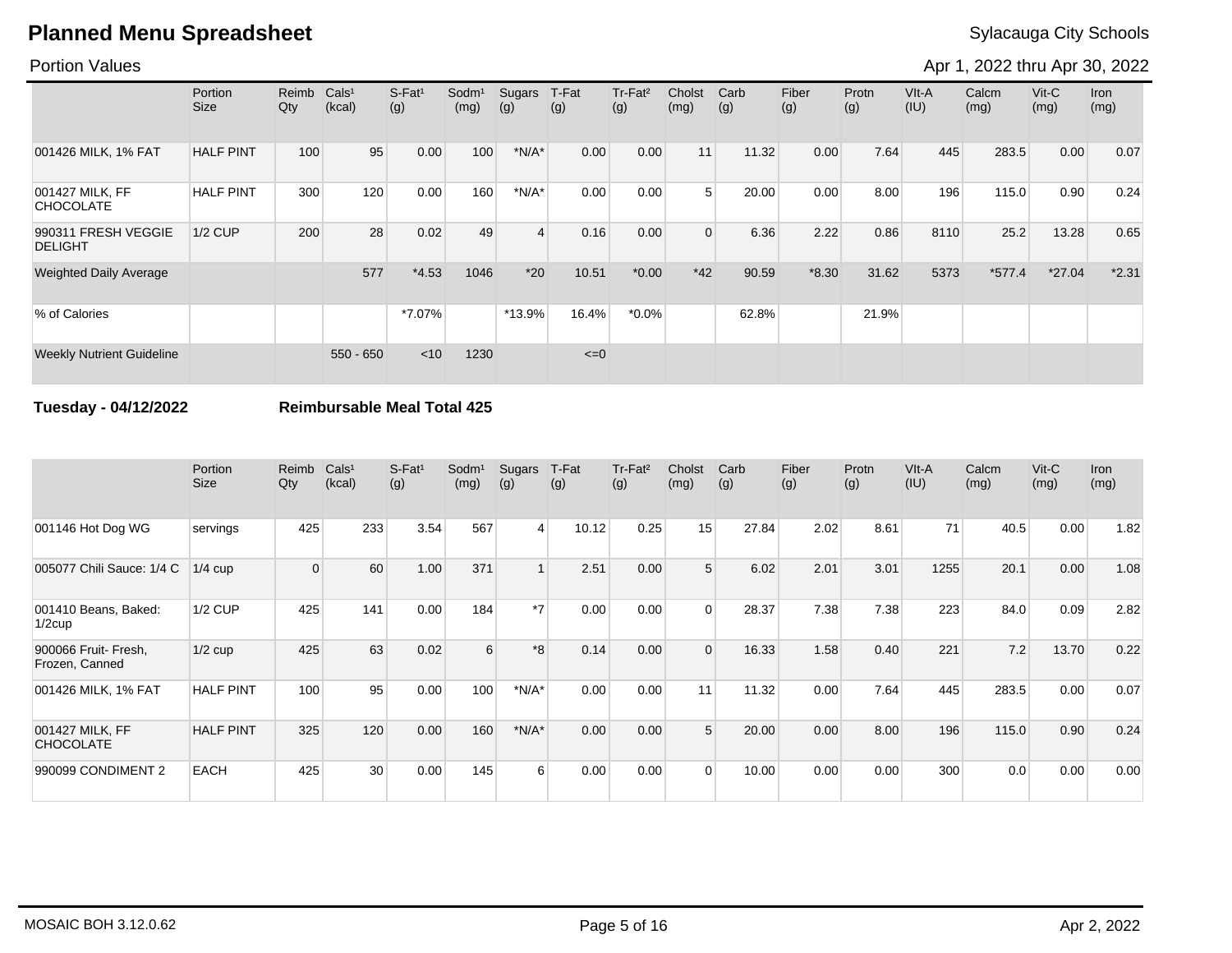Portion Values

Apr 1, 2022 thru Apr 30, 2022

|                                       | Portion<br>Size | Reimb Cals <sup>1</sup><br>Qty | (kcal)      | $S-Fat1$<br>(g) | Sodm <sup>1</sup><br>(mg) | Sugars<br>(g)  | T-Fat<br>(g) | Tr-Fat <sup>2</sup><br>(g) | Cholst<br>(mg) | Carb<br>(g) | Fiber<br>(g) | Protn<br>(g) | $V$ lt-A<br>(IU) | Calcm<br>(mg) | $V$ it-C<br>(mg) | <b>Iron</b><br>(mg) |
|---------------------------------------|-----------------|--------------------------------|-------------|-----------------|---------------------------|----------------|--------------|----------------------------|----------------|-------------|--------------|--------------|------------------|---------------|------------------|---------------------|
| 990311 FRESH VEGGIE<br><b>DELIGHT</b> | $1/2$ CUP       | 125                            | 28          | 0.02            | 49                        | $\overline{4}$ | 0.16         | 0.00                       | $\Omega$       | 6.36        | 2.22         | 0.86         | 8110             | 25.2          | 13.28            | 0.65                |
| <b>Weighted Daily Average</b>         |                 |                                | 589         | 3.57            | 1062                      | $*26$          | 10.31        | 0.25                       | 22             | 102.37      | 11.64        | 24.55        | 3455             | 293.7         | 18.38            | 5.25                |
| % of Calories                         |                 |                                |             | 5.46%           |                           | $*17.7%$       | 15.8%        | 0.4%                       |                | 69.5%       |              | 16.7%        |                  |               |                  |                     |
| <b>Weekly Nutrient Guideline</b>      |                 |                                | $550 - 650$ | < 10            | 1230                      |                | $\leq=0$     |                            |                |             |              |              |                  |               |                  |                     |

**Wednesday - 04/13/2022 Reimbursable Meal Total 375**

|                                                     | Portion<br>Size  | Reimb<br>$Q$ ty | Cals <sup>1</sup><br>(kcal) | $S-Fat1$<br>(g) | Sodm <sup>1</sup><br>(mg) | Sugars<br>(g)  | T-Fat<br>(g) | Tr-Fat <sup>2</sup><br>(g) | Cholst<br>(mg) | Carb<br>(g) | Fiber<br>(g) | Protn<br>(g) | VIt-A<br>(IU) | Calcm<br>(mg) | $V$ it-C<br>(mg) | <b>Iron</b><br>(mg) |
|-----------------------------------------------------|------------------|-----------------|-----------------------------|-----------------|---------------------------|----------------|--------------|----------------------------|----------------|-------------|--------------|--------------|---------------|---------------|------------------|---------------------|
| 001269 Egg Scrambled<br>Squares                     | <b>EACH</b>      | 375             | 50                          | 1.00            | 50                        | $\overline{1}$ | 3.00         | 0.00                       | 115            | 1.00        | 0.00         | 4.00         | 100           | 27.0          | 0.00             | 0.36                |
| 001470 Sausage Link; 1<br>link                      | 1 link           | 375             | 80                          | 2.00            | 178                       | $\Omega$       | 7.00         | 0.00                       | 20             | 0.00        | 0.00         | 4.00         | 0             | 0.0           | 0.00             | 0.36                |
| 000996 Hash Browns                                  | <b>SERVING</b>   | 375             | 132                         | 2.02            | 132                       | $*N/A*$        | 8.10         | $*N/A*$                    | $\Omega$       | 14.17       | 2.02         | 1.01         | $\Omega$      | 0.0           | 4.86             | 0.36                |
| 001752 BISCUIT,<br>SOUTHERN STYLE NON-<br><b>WG</b> | <b>EACH</b>      | 375             | 210                         | 4.51            | 421                       | 3              | 9.02         | 0.00                       | $\Omega$       | 28.06       | 1.00         | 5.01         | $\Omega$      | 100.2         | 0.00             | 1.44                |
| 900065 Juice Assortment                             | <b>SERVING</b>   | 375             | 64                          | 0.00            |                           | 13             | 0.00         | 0.00                       | $\Omega$       | 15.20       | 0.00         | 0.00         | 113           | 140.0         | 13.20            | 0.02                |
| 001426 MILK, 1% FAT                                 | <b>HALF PINT</b> | 100             | 95                          | 0.00            | 100                       | $*N/A*$        | 0.00         | 0.00                       | 11             | 11.32       | 0.00         | 7.64         | 445           | 283.5         | 0.00             | 0.07                |
| 001427 MILK, FF<br><b>CHOCOLATE</b>                 | <b>HALF PINT</b> | 270             | 120                         | 0.00            | 160                       | $*N/A*$        | 0.00         | 0.00                       | 5              | 20.00       | 0.00         | 8.00         | 196           | 115.0         | 0.90             | 0.24                |
| 900329 Ketchup, Individual 2 PC<br>Packet (2)       |                  | $\Omega$        | 20                          | 0.00            | 50                        | $\Delta$       | 0.00         | 0.00                       | $\Omega$       | 6.00        | 0.00         | 0.00         | 200           | 0.0           | 0.00             | 0.00                |
| 990311 FRESH VEGGIE<br><b>DELIGHT</b>               | <b>1/2 CUP</b>   | $\Omega$        | 28                          | 0.02            | 49                        | Δ              | 0.16         | 0.00                       | $\Omega$       | 6.36        | 2.22         | 0.86         | 8110          | 25.2          | 13.28            | 0.65                |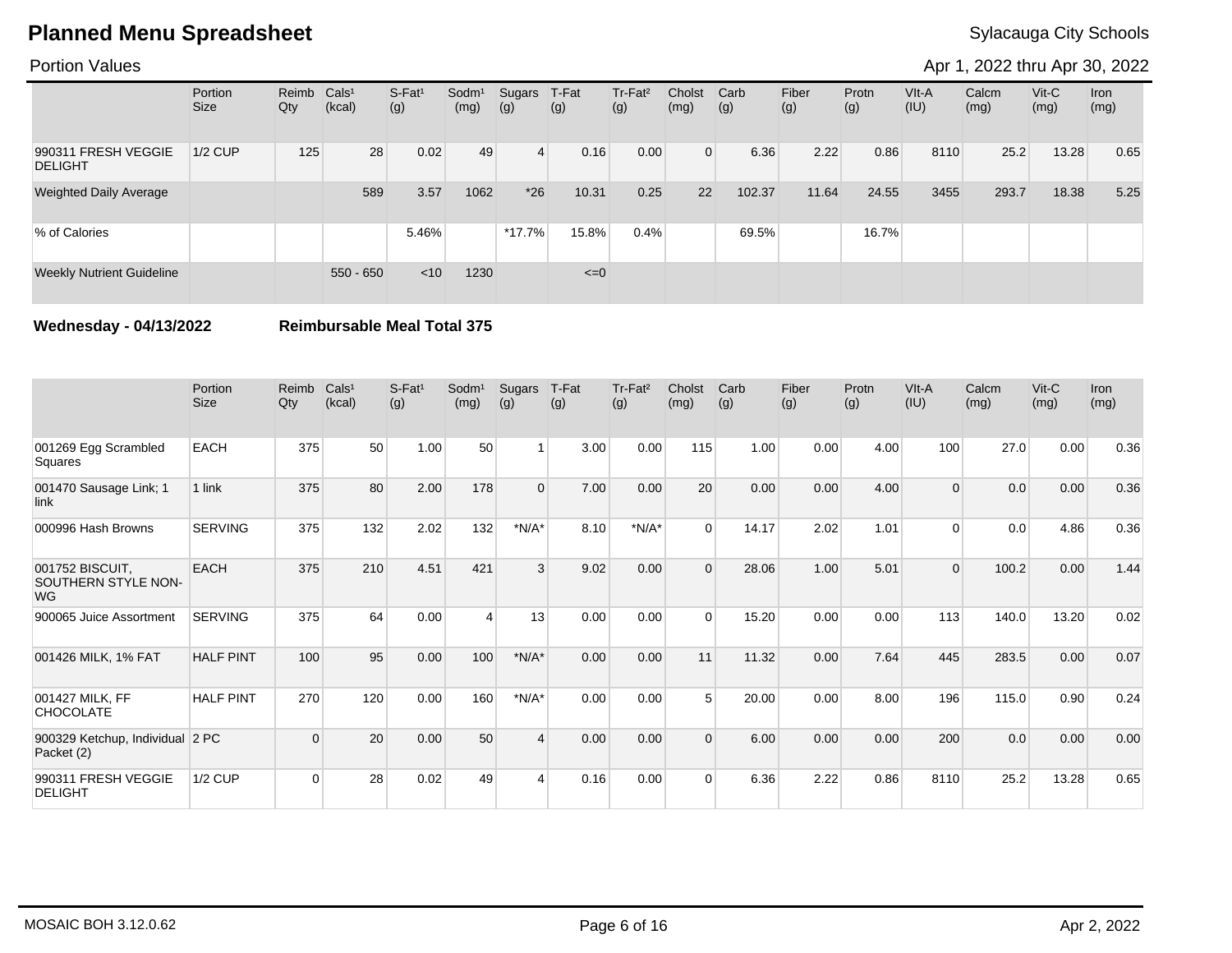### Portion Values

Apr 1, 2022 thru Apr 30, 2022

|                                  | Portion<br><b>Size</b> | Reimb Cals <sup>1</sup><br>Qty | (kcal)      | $S-Fat1$<br>(g) | Sodm <sup>1</sup><br>(mg) | Sugars<br>(g)    | T-Fat<br>(g) | Tr-Fat <sup>2</sup><br>(g) | Cholst<br>(mg) | Carb<br>(g) | Fiber<br>(g) | Protn<br>(g) | VIt-A<br>(IU) | Calcm<br>(mg) | $V$ it-C<br>(mg) | <b>Iron</b><br>(mg) |
|----------------------------------|------------------------|--------------------------------|-------------|-----------------|---------------------------|------------------|--------------|----------------------------|----------------|-------------|--------------|--------------|---------------|---------------|------------------|---------------------|
| 000277 Jelly, Assorted           | Each                   | $\Omega$                       | 35          | 0.00            | 2 <sup>1</sup>            | $6 \overline{6}$ | 0.00         | 0.00                       | $\overline{0}$ | 9.00        | 0.00         | 0.00         | 28            | 0.0           | 0.00             | 0.00                |
| <b>Weighted Daily Average</b>    |                        |                                | 648         | 9.53            | 926                       | $*17$            | 27.12        | $*0.00*$                   | 142            | 75.85       | 3.02         | 21.82        | 472           | 425.6         | 18.71            | 2.74                |
| % of Calories                    |                        |                                |             | 13.24%          |                           | $*10.5%$         | 37.7%        | $*0.0\%$                   |                | 46.8%       |              | 13.5%        |               |               |                  |                     |
| <b>Weekly Nutrient Guideline</b> |                        |                                | $550 - 650$ | $<$ 10          | 1230                      |                  | $\leq=0$     |                            |                |             |              |              |               |               |                  |                     |

**Thursday - 04/14/2022 Reimbursable Meal Total 420**

|                                          | Portion<br><b>Size</b> | Reimb<br>Qty | Cals <sup>1</sup><br>(kcal) | $S-Fat1$<br>(g) | Sodm <sup>1</sup><br>(mg) | Sugars<br>(g) | T-Fat<br>(g) | Tr-Fat <sup>2</sup><br>(g) | Cholst<br>(mg) | Carb<br>(g) | Fiber<br>(g) | Protn<br>(g) | VIt-A<br>(IU) | Calcm<br>(mg) | Vit-C<br>(mg) | <b>Iron</b><br>(mg) |
|------------------------------------------|------------------------|--------------|-----------------------------|-----------------|---------------------------|---------------|--------------|----------------------------|----------------|-------------|--------------|--------------|---------------|---------------|---------------|---------------------|
| 900189 Chicken, Bites<br>whole muscle    | 6 nuggets              | 420          | 360                         | 3.00            | 870                       | $\Omega$      | 18.00        | 0.00                       | 65             | 21.00       | 1.00         | 27.00        | $\Omega$      | 20.0          | 0.00          | 1.08                |
| 001679 Beans, Green,<br>Seasoned 1/2 cup | $1/2$ CUP              | 420          | 38                          | 0.88            | 217                       | $*_{0}$       | 2.25         | 0.00                       | $\Omega$       | 3.96        | $*1.89$      | 0.07         | $*90$         | $*2.4$        | $*0.07$       | $*0.13$             |
| 900072 Potatoes,<br>Creamed: 1/2 cup     | 1/2 CUP                | $\Omega$     | 71                          | 0.00            | 326                       | $\Omega$      | 1.18         | 0.00                       | $\Omega$       | 13.39       | 0.79         | 1.58         | $\Omega$      | 1.9           | 7.09          | 0.29                |
| 900066 Fruit- Fresh,<br>Frozen, Canned   | $1/2$ cup              | 420          | 63                          | 0.02            | 6                         | $*8$          | 0.14         | 0.00                       | $\Omega$       | 16.33       | 1.58         | 0.40         | 221           | 7.2           | 13.70         | 0.22                |
| 001426 MILK, 1% FAT                      | <b>HALF PINT</b>       | 100          | 95                          | 0.00            | 100                       | $*N/A*$       | 0.00         | 0.00                       | 11             | 11.32       | 0.00         | 7.64         | 445           | 283.5         | 0.00          | 0.07                |
| 001427 MILK, FF<br><b>CHOCOLATE</b>      | <b>HALF PINT</b>       | 320          | 120                         | 0.00            | 160                       | $*N/A*$       | 0.00         | 0.00                       | 5              | 20.00       | 0.00         | 8.00         | 196           | 115.0         | 0.90          | 0.24                |
| 001351 CONDIMENT 5                       | 1 EACH                 | 420          | 54                          | 0.67            | 86                        | 3             | 4.33         | 0.00                       | 3              | 4.47        | 0.00         | 0.00         | 33            | 0.0           | 0.00          | 0.00                |
| <b>Weighted Daily Average</b>            |                        |              | 629                         | 4.57            | 1325                      | $*12$         | 24.72        | 0.00                       | 75             | 63.69       | $*4.47$      | 35.39        | *599          | $*184.7$      | $*14.46$      | $*1.63$             |
| % of Calories                            |                        |              |                             | 6.54%           |                           | $*7.6\%$      | 35.4%        | 0.0%                       |                | 40.5%       |              | 22.5%        |               |               |               |                     |
| <b>Weekly Nutrient Guideline</b>         |                        |              | $550 - 650$                 | < 10            | 1230                      |               | $\leq=0$     |                            |                |             |              |              |               |               |               |                     |

**Friday - 04/15/2022 Reimbursable Meal Total 370**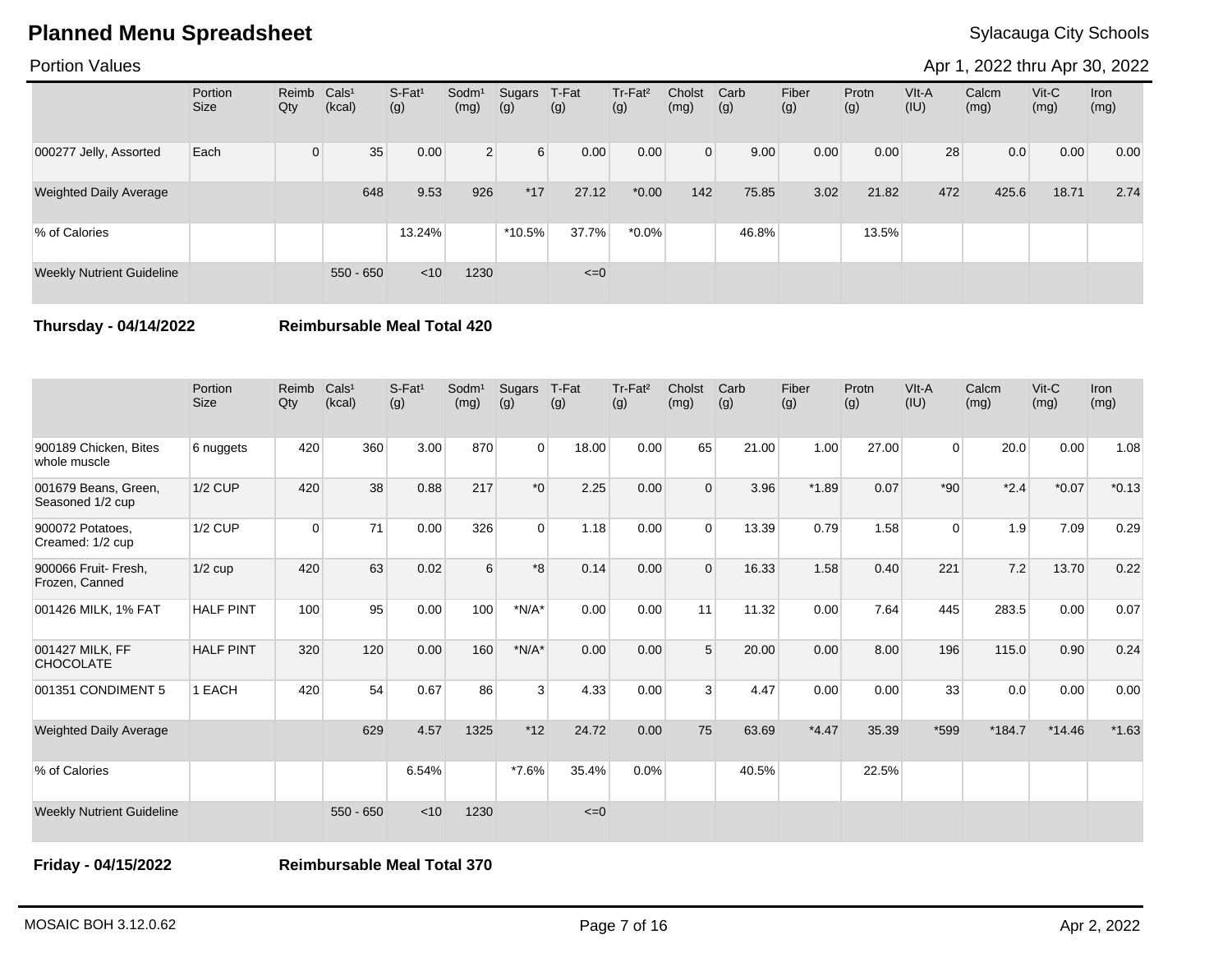Portion Values

Apr 1, 2022 thru Apr 30, 2022

|                                        | Portion<br><b>Size</b> | Reimb<br>Qty | Cals <sup>1</sup><br>(kcal) | $S$ -Fat <sup>1</sup><br>(g) | Sodm <sup>1</sup><br>(mg) | Sugars<br>(g)  | T-Fat<br>(g) | Tr-Fat <sup>2</sup><br>(g) | Cholst<br>(mg) | Carb<br>(g) | Fiber<br>(g) | Protn<br>(g) | VIt-A<br>(IU) | Calcm<br>(mg) | $V$ it-C<br>(mg) | <b>Iron</b><br>(mg) |
|----------------------------------------|------------------------|--------------|-----------------------------|------------------------------|---------------------------|----------------|--------------|----------------------------|----------------|-------------|--------------|--------------|---------------|---------------|------------------|---------------------|
| 900094 Spaghetti Bake                  | 1 CUP                  | 370          | 442                         | 8.21                         | 481                       | $*5$           | 18.66        | 0.68                       | 87             | 36.96       | 3.43         | $*24.83$     | *781          | $*241.0$      | $*5.69$          | $*2.69$             |
| 001451 Carrots, Glazed,<br>$1/2$ cup   | <b>1/2 CUP</b>         | 370          | 62                          | 0.13                         | 412                       | $*_{0}$        | 0.44         | $*0.00$                    | $\Omega$       | 14.29       | 3.08         | 1.00         | 20498         | 56.1          | 3.40             | 0.92                |
| 900066 Fruit- Fresh,<br>Frozen, Canned | $1/2$ cup              | 370          | 63                          | 0.02                         | 6                         | $*8$           | 0.14         | 0.00                       | $\Omega$       | 16.33       | 1.58         | 0.40         | 221           | 7.2           | 13.70            | 0.22                |
| 001426 MILK, 1% FAT                    | <b>HALF PINT</b>       | 100          | 95                          | 0.00                         | 100                       | $*N/A*$        | 0.00         | 0.00                       | 11             | 11.32       | 0.00         | 7.64         | 445           | 283.5         | 0.00             | 0.07                |
| 001427 MILK, FF<br><b>CHOCOLATE</b>    | <b>HALF PINT</b>       | 370          | 120                         | 0.00                         | 160                       | $*N/A*$        | 0.00         | 0.00                       | 5              | 20.00       | 0.00         | 8.00         | 196           | 115.0         | 0.90             | 0.24                |
| 001348 MINI CHEF<br><b>SALAD</b>       | <b>EACH</b>            | 170          | 196                         | 5.64                         | 567                       | $*3$           | 9.71         | $*0.00$                    | 26             | 18.33       | 7.62         | 12.75        | 39268         | 348.7         | 96.33            | 4.47                |
| 001556 Dressings,<br>Assorted: Singles | <b>SERVINGS</b>        | $\mathbf 0$  | 107                         | 1.17                         | 333                       | $\overline{7}$ | 7.67         | 0.00                       | 5 <sup>5</sup> | 8.67        | 0.33         | 0.00         | 13            | 0.0           | $*0.00$          | 0.00                |
| 000046 Banana Pudding                  | <b>1/2 CUP</b>         | $\Omega$     | 164                         | 1.40                         | 185                       | $*22$          | 1.84         | 0.00                       | $\Omega$       | 35.07       | 1.04         | 2.42         | 104           | 22.0          | 6.45             | 0.12                |
| <b>Weighted Daily Average</b>          |                        |              | 803                         | 10.95                        | 1346                      | $*15$          | 23.70        | $*0.68$                    | 107            | 99.06       | 11.60        | $*42.14$     | *39857        | $*656.2$      | *67.95           | $*6.14$             |
| % of Calories                          |                        |              |                             | 12.27%                       |                           | $*7.5%$        | 26.6%        | $*0.8%$                    |                | 49.3%       |              | *21.0%       |               |               |                  |                     |
| <b>Weekly Nutrient Guideline</b>       |                        |              | $550 - 650$                 | < 10                         | 1230                      |                | $\leq=0$     |                            |                |             |              |              |               |               |                  |                     |

**Monday - 04/18/2022 Reimbursable Meal Total 400**

|                                        | Portion<br><b>Size</b> | Reimb<br>Qty | Cals <sup>1</sup><br>(kcal) | S-Fat <sup>1</sup><br>(g) | Sodm <sup>1</sup><br>(mg) | Sugars<br>(g) | T-Fat<br>(g) | Tr-Fat <sup>2</sup><br>(g) | Cholst<br>(mg) | Carb<br>(g) | Fiber<br>(g) | Protn<br>(g) | VIt-A<br>(IU) | Calcm<br>(mg) | $V$ it-C<br>(mg) | Iron<br>(mg) |
|----------------------------------------|------------------------|--------------|-----------------------------|---------------------------|---------------------------|---------------|--------------|----------------------------|----------------|-------------|--------------|--------------|---------------|---------------|------------------|--------------|
| 990110 Hot Pocket,<br>Pepperoni        | 4.46 oz                | 400          | 300                         | 5.00                      | 680                       | 4             | 11.00        | 0.00                       | 40             | 32.00       | 3.00         | 18.00        | 400           | 250.0         | 0.00             | 2.70         |
| 001493 Corn, Canned,<br>WK, 1/2 cup    | $1/2$ CUP              | 400          | 116                         | $*0.00$                   | 181                       | 5             | ∍29.،        | $*0.00$                    | $*$ $\Omega$   | 23.26       | $*2.61$      | 3.88         | 89            | $*0.5$        | $*0.02$          | $*0.50$      |
| 900066 Fruit- Fresh,<br>Frozen, Canned | $1/2$ cup              | 400          | 63                          | 0.02                      | 6                         | $*8$          | 0.14         | 0.00                       | $\Omega$       | 16.33       | 1.58         | 0.40         | 221           | 7.2           | 13.70            | 0.22         |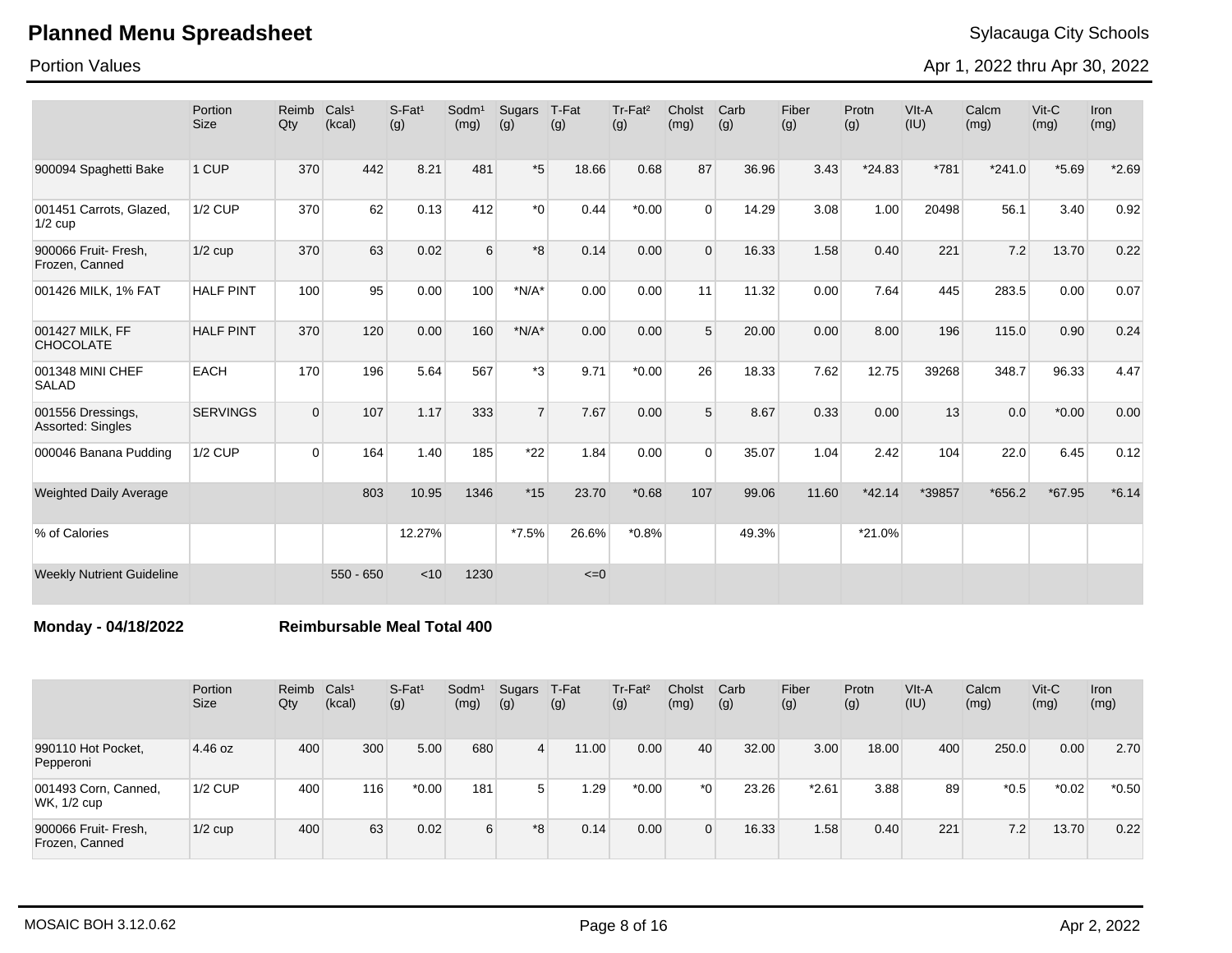### Portion Values

Apr 1, 2022 thru Apr 30, 2022

|                                       | Portion<br>Size  | Reimb<br>Qty | Cals <sup>1</sup><br>(kcal) | $S-Fat1$<br>(g) | Sodm <sup>1</sup><br>(mg) | Sugars<br>(g) | T-Fat<br>(g) | Tr-Fat <sup>2</sup><br>(g) | Cholst<br>(mg) | Carb<br>(g) | Fiber<br>(g) | Protn<br>(g) | VIt-A<br>(IU) | Calcm<br>(mg) | $V$ it-C<br>(mg) | Iron<br>(mg) |
|---------------------------------------|------------------|--------------|-----------------------------|-----------------|---------------------------|---------------|--------------|----------------------------|----------------|-------------|--------------|--------------|---------------|---------------|------------------|--------------|
| 001426 MILK, 1% FAT                   | <b>HALF PINT</b> | 100          | 95                          | 0.00            | 100                       | $*N/A*$       | 0.00         | 0.00                       | 11             | 11.32       | 0.00         | 7.64         | 445           | 283.5         | 0.00             | 0.07         |
| 001427 MILK, FF<br><b>CHOCOLATE</b>   | <b>HALF PINT</b> | 300          | 120                         | 0.00            | 160                       | $*N/A*$       | 0.00         | 0.00                       | 5 <sup>5</sup> | 20.00       | 0.00         | 8.00         | 196           | 115.0         | 0.90             | 0.24         |
| 990311 FRESH VEGGIE<br><b>DELIGHT</b> | <b>1/2 CUP</b>   | 0            | 28                          | 0.02            | 49                        | 4             | 0.16         | 0.00                       | $\Omega$       | 6.36        | 2.22         | 0.86         | 8110          | 25.2          | 13.28            | 0.65         |
| <b>Weighted Daily Average</b>         |                  |              | 593                         | $*5.02$         | 1011                      | $*18$         | 12.43        | $*0.00$                    | $*47$          | 89.41       | $*7.19$      | 30.19        | 968           | $*414.8$      | $*14.40$         | $*3.61$      |
| % of Calories                         |                  |              |                             | $*7.62\%$       |                           | $*12.1%$      | 18.9%        | $*0.0\%$                   |                | 60.3%       |              | 20.4%        |               |               |                  |              |
| <b>Weekly Nutrient Guideline</b>      |                  |              | $550 - 650$                 | $<$ 10          | 1230                      |               | $\leq=0$     |                            |                |             |              |              |               |               |                  |              |

### **Tuesday - 04/19/2022 Reimbursable Meal Total 400**

|                                                             | Portion<br><b>Size</b> | Reimb<br>Qty | Cals <sup>1</sup><br>(kcal) | $S-Fat1$<br>(g) | Sodm <sup>1</sup><br>(mg) | Sugars<br>(g)  | T-Fat<br>(g) | Tr-Fat <sup>2</sup><br>(g) | Cholst<br>(mg) | Carb<br>(g) | Fiber<br>(g) | Protn<br>(g) | VIt-A<br>(IU) | Calcm<br>(mg) | $V$ it-C<br>(mg) | <b>Iron</b><br>(mg) |
|-------------------------------------------------------------|------------------------|--------------|-----------------------------|-----------------|---------------------------|----------------|--------------|----------------------------|----------------|-------------|--------------|--------------|---------------|---------------|------------------|---------------------|
| 990339 TAQUITOS,<br><b>CHICKEN &amp; CHEESE</b><br>(OSBORN) | each                   | 400          | 140                         | 1.50            | 15                        | $\overline{2}$ | 6.00         | 8.00                       | $\overline{0}$ | 400.00      | 15.00        | 1.00         | 8             | 0.0           | 0.00             | 0.00                |
| 000747 Lima Beans FZN<br>$1/2$ cup                          | $1/2$ cup              | 400          | 109                         | 0.00            | 44                        | $\Omega$       | 0.01         | 0.00                       | $\Omega$       | 20.63       | 4.95         | 6.60         | 165           | 33.0          | 6.93             | 1.78                |
| 001420 Salsa: 1/4 cup                                       | $1/4$ CUP              | $\Omega$     | 19                          | 0.00            | 227                       | $*N/A*$        | 0.00         | 0.00                       | $\Omega$       | 3.84        | 0.00         | 0.00         | $*N/A*$       | $*N/A*$       | $*N/A*$          | $*N/A*$             |
| 900066 Fruit- Fresh,<br>Frozen, Canned                      | $1/2$ cup              | 400          | 63                          | 0.02            | 6                         | *8             | 0.14         | 0.00                       | $\Omega$       | 16.33       | 1.58         | 0.40         | 221           | 7.2           | 13.70            | 0.22                |
| 001426 MILK, 1% FAT                                         | <b>HALF PINT</b>       | 100          | 95                          | 0.00            | 100                       | $*N/A*$        | 0.00         | 0.00                       | 11             | 11.32       | 0.00         | 7.64         | 445           | 283.5         | 0.00             | 0.07                |
| 001427 MILK, FF<br><b>CHOCOLATE</b>                         | <b>HALF PINT</b>       | 300          | 120                         | 0.00            | 160                       | $*N/A*$        | 0.00         | 0.00                       | 5              | 20.00       | 0.00         | 8.00         | 196           | 115.0         | 0.90             | 0.24                |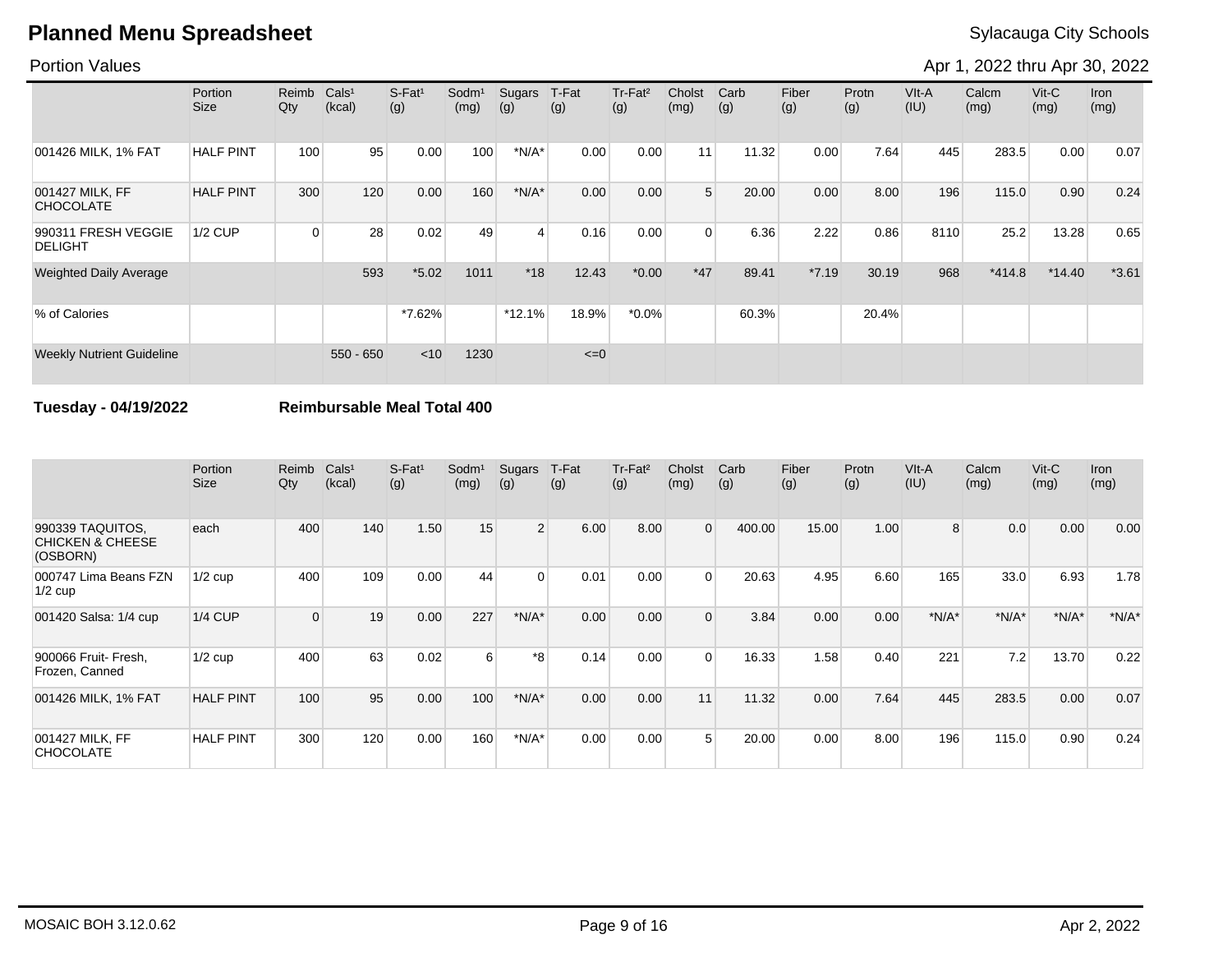Portion Values

Apr 1, 2022 thru Apr 30, 2022

|                                        | Portion<br><b>Size</b> | Reimb<br>Qty | Cals <sup>1</sup><br>(kcal) | $S-Fat1$<br>(g) | Sodm <sup>1</sup><br>(mg) | Sugars<br>(g)  | T-Fat<br>(g) | Tr-Fat <sup>2</sup><br>(g) | Cholst<br>(mg) | Carb<br>(g) | Fiber<br>(g) | Protn<br>(g) | VIt-A<br>(IU) | Calcm<br>(mg) | $V$ it-C<br>(mg) | <b>Iron</b><br>(mg) |
|----------------------------------------|------------------------|--------------|-----------------------------|-----------------|---------------------------|----------------|--------------|----------------------------|----------------|-------------|--------------|--------------|---------------|---------------|------------------|---------------------|
| 900450 Sour Cream, Fat<br>Free, Single | 1 oz pouch             | $\Omega$     | 25                          | 0.00            | 30                        | 2 <sup>1</sup> | 0.00         | 0.00                       | 5 <sup>1</sup> | 4.00        | 0.00         | 2.00         | 200           | 60.0          | 0.00             | 0.00                |
| <b>Weighted Daily Average</b>          |                        |              | 426                         | 1.52            | 210                       | $*10$          | 6.14         | 8.00                       |                | 454.79      | 21.53        | 15.91        | $*652$        | *197.3        | $*21.30$         | $*2.20$             |
| % of Calories                          |                        |              |                             | 3.21%           |                           | *9.4%          | 13.0%        | 16.9%                      |                | 427.0%      |              | 14.9%        |               |               |                  |                     |
| <b>Weekly Nutrient Guideline</b>       |                        |              | $550 - 650$                 | $<$ 10          | 1230                      |                | $\leq=0$     |                            |                |             |              |              |               |               |                  |                     |

**Wednesday - 04/20/2022 Reimbursable Meal Total 365**

|                                                | Portion<br><b>Size</b> | Reimb<br>Qty | Cals <sup>1</sup><br>(kcal) | S-Fat <sup>1</sup><br>(g) | Sodm <sup>1</sup><br>(mg) | Sugars<br>(g)  | T-Fat<br>(g) | Tr-Fat <sup>2</sup><br>(g) | Cholst<br>(mg) | Carb<br>(g) | Fiber<br>(g) | Protn<br>(g) | VIt-A<br>(IU) | Calcm<br>(mg) | Vit-C<br>(mg) | <b>Iron</b><br>(mg) |
|------------------------------------------------|------------------------|--------------|-----------------------------|---------------------------|---------------------------|----------------|--------------|----------------------------|----------------|-------------|--------------|--------------|---------------|---------------|---------------|---------------------|
| 001693 Cracked Out<br><b>Chicken Casserole</b> | 1 cup                  | 365          | 416                         | 6.61                      | 971                       | $\vert$        | 16.35        | 0.00                       | 94             | 42.40       | 2.14         | 23.38        | $*431$        | $*108.3$      | $*0.00*$      | $*1.63$             |
| 001482 Peas.<br>Green:Canned 1/2 C             | $1/2$ CUP              | 365          | 122                         | 0.28                      | 187                       | 5              | 1.27         | 0.00                       | $\Omega$       | 20.76       | 7.80         | 5.19         | 546           | 26.4          | 0.02          | 1.90                |
| 900066 Fruit- Fresh,<br>Frozen, Canned         | $1/2$ cup              | 365          | 63                          | 0.02                      | 6                         | *8             | 0.14         | 0.00                       | $\Omega$       | 16.33       | 1.58         | 0.40         | 221           | 7.2           | 13.70         | 0.22                |
| 001426 MILK, 1% FAT                            | <b>HALF PINT</b>       | 100          | 95                          | 0.00                      | 100                       | $*N/A*$        | 0.00         | 0.00                       | 11             | 11.32       | 0.00         | 7.64         | 445           | 283.5         | 0.00          | 0.07                |
| 001427 MILK, FF<br><b>CHOCOLATE</b>            | <b>HALF PINT</b>       | 265          | 120                         | 0.00                      | 160                       | $*N/A*$        | 0.00         | 0.00                       | 5              | 20.00       | 0.00         | 8.00         | 196           | 115.0         | 0.90          | 0.24                |
| 001348 MINI CHEF<br><b>SALAD</b>               | <b>EACH</b>            | $\Omega$     | 196                         | 5.64                      | 567                       | $*3$           | 9.71         | $*0.00$                    | 26             | 18.33       | 7.62         | 12.75        | 39268         | 348.7         | 96.33         | 4.47                |
| 001556 Dressings,<br>Assorted: Singles         | <b>SERVINGS</b>        | $\Omega$     | 107                         | 1.17                      | 333                       | $\overline{7}$ | 7.67         | 0.00                       | 5              | 8.67        | 0.33         | 0.00         | 13            | 0.0           | $*0.00*$      | 0.00                |
| <b>Weighted Daily Average</b>                  |                        |              | 715                         | 6.91                      | 1307                      | $*18$          | 17.76        | $*0.00$                    | 100            | 97.11       | 11.52        | 36.87        | $*1461$       | $*303.1$      | $*14.38$      | $*3.93$             |
| % of Calories                                  |                        |              |                             | 8.70%                     |                           | $*10.1%$       | 22.4%        | $*0.0\%$                   |                | 54.3%       |              | 20.6%        |               |               |               |                     |
| <b>Weekly Nutrient Guideline</b>               |                        |              | $550 - 650$                 | < 10                      | 1230                      |                | $\leq=0$     |                            |                |             |              |              |               |               |               |                     |

**Thursday - 04/21/2022 Reimbursable Meal Total 420**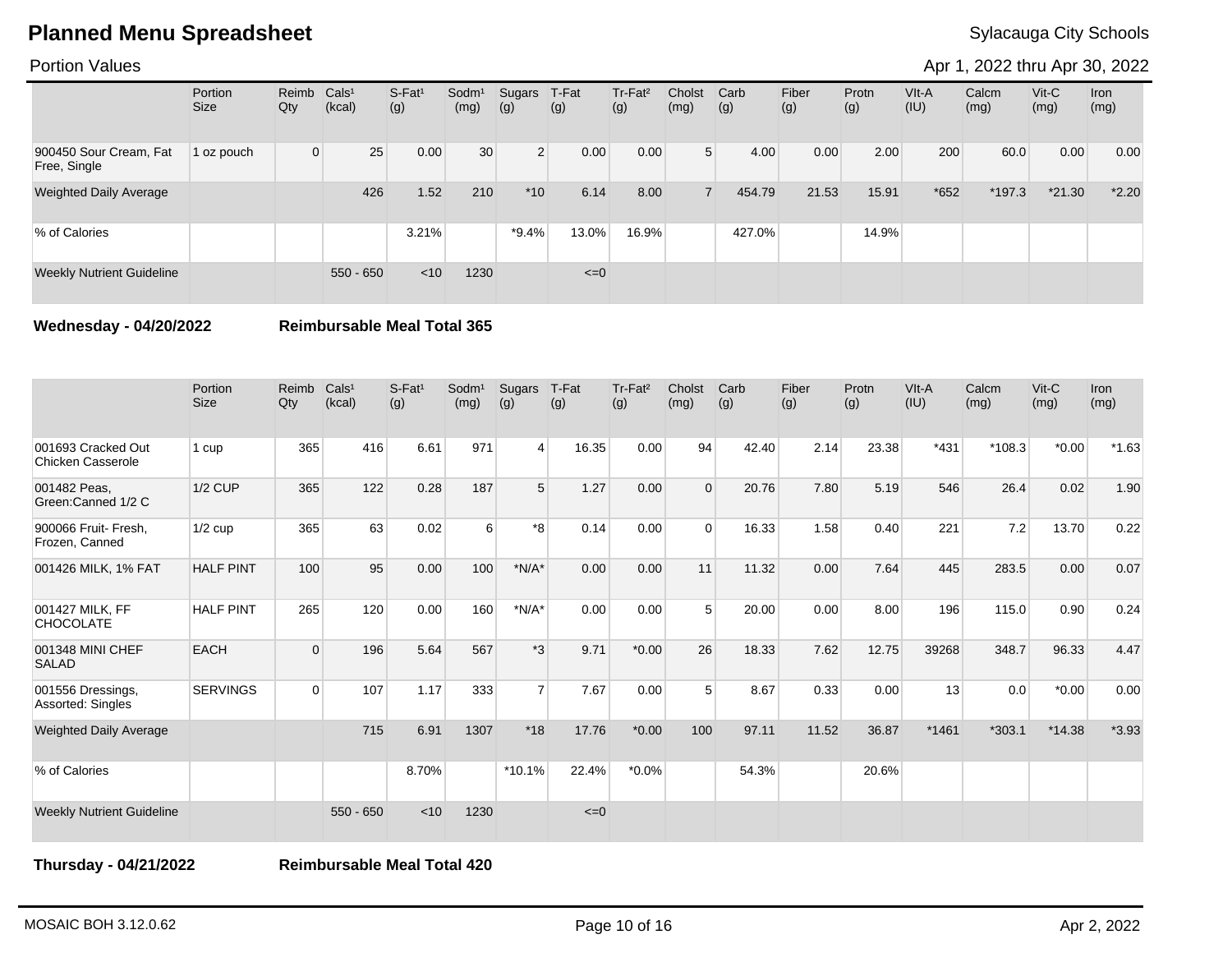Portion Values

Apr 1, 2022 thru Apr 30, 2022

|                                                   | Portion<br><b>Size</b> | Reimb<br>Qty | Cals <sup>1</sup><br>(kcal) | $S$ -Fat <sup>1</sup><br>(g) | Sodm <sup>1</sup><br>(mg) | Sugars<br>(g)  | T-Fat<br>(g) | Tr-Fat <sup>2</sup><br>(g) | Cholst<br>(mg) | Carb<br>(g) | Fiber<br>(g) | Protn<br>(g) | VIt-A<br>(IU) | Calcm<br>(mg) | $V$ it-C<br>(mg) | <b>Iron</b><br>(mg) |
|---------------------------------------------------|------------------------|--------------|-----------------------------|------------------------------|---------------------------|----------------|--------------|----------------------------|----------------|-------------|--------------|--------------|---------------|---------------|------------------|---------------------|
| 990266 Bread, Cheesy<br><b>Pull Apart ITALIAN</b> | <b>EACH</b>            | 420          | 303                         | 6.05                         | 585                       | 5              | 13.12        | 0.00                       | 30             | 33.30       | 2.02         | 14.13        | $\Omega$      | 333.0         | 0.00             | 1.92                |
| 990248 Marinara Dipping<br>Sauce                  | <b>1/4 CUP</b>         | 420          | 16                          | 0.00                         | 357                       | *3             | 0.14         | 0.00                       | $\Omega$       | 3.09        | $*0.98$      | $*0.98$      | $*15$         | $*0.0$        | $*4.71$          | $*0.00$             |
| 001466 Peas, Blackeyed:<br>$1/2$ Cup              | <b>1/2 CUP</b>         | 420          | 159                         | 0.66                         | 471                       | $*_{0}$        | 1.32         | 0.00                       | $\Omega$       | 27.84       | 7.95         | 9.28         | $\Omega$      | 53.0          | $*0.00$          | 2.38                |
| 900066 Fruit- Fresh,<br>Frozen, Canned            | $1/2$ cup              | 420          | 63                          | 0.02                         | 6                         | $*_{8}$        | 0.14         | 0.00                       | $\Omega$       | 16.33       | 1.58         | 0.40         | 221           | 7.2           | 13.70            | 0.22                |
| 001426 MILK, 1% FAT                               | <b>HALF PINT</b>       | 100          | 95                          | 0.00                         | 100                       | $*N/A*$        | 0.00         | 0.00                       | 11             | 11.32       | 0.00         | 7.64         | 445           | 283.5         | 0.00             | 0.07                |
| 001427 MILK, FF<br><b>CHOCOLATE</b>               | <b>HALF PINT</b>       | 320          | 120                         | 0.00                         | 160                       | $*N/A*$        | 0.00         | 0.00                       | 5              | 20.00       | 0.00         | 8.00         | 196           | 115.0         | 0.90             | 0.24                |
| 001348 MINI CHEF<br><b>SALAD</b>                  | <b>EACH</b>            | 120          | 196                         | 5.64                         | 567                       | $*3$           | 9.71         | $*0.00$                    | 26             | 18.33       | 7.62         | 12.75        | 39268         | 348.7         | 96.33            | 4.47                |
| 001556 Dressings,<br>Assorted: Singles            | <b>SERVINGS</b>        | $\Omega$     | 107                         | 1.17                         | 333                       | $\overline{7}$ | 7.67         | 0.00                       | 5              | 8.67        | 0.33         | 0.00         | 13            | 0.0           | $*0.00$          | 0.00                |
| <b>Weighted Daily Average</b>                     |                        |              | 712                         | 8.35                         | 1726                      | $*17$          | 17.50        | $*0.00$                    | 44             | 103.73      | $*14.71$     | $*36.35$     | *11710        | $*648.0$      | $*46.62$         | $*5.99$             |
| % of Calories                                     |                        |              |                             | 10.55%                       |                           | $*9.6%$        | 22.1%        | $*0.0\%$                   |                | 58.3%       |              | $*20.4%$     |               |               |                  |                     |
| <b>Weekly Nutrient Guideline</b>                  |                        |              | $550 - 650$                 | < 10                         | 1230                      |                | $\leq=0$     |                            |                |             |              |              |               |               |                  |                     |

**Friday - 04/22/2022 Reimbursable Meal Total 380**

|                                              | Portion<br><b>Size</b> | Reimb<br>Qty | Cals <sup>1</sup><br>(kcal) | $S$ -Fat <sup>1</sup><br>(g) | Sodm <sup>1</sup><br>(mg) | Sugars<br>(g) | T-Fat<br>(g) | Tr-Fat <sup>2</sup><br>(g) | Cholst<br>(mg) | Carb<br>(g) | Fiber<br>(g) | Protn<br>(g) | VIt-A<br>(IU) | Calcm<br>(mg) | $V$ it-C<br>(mg) | Iron<br>(mg) |
|----------------------------------------------|------------------------|--------------|-----------------------------|------------------------------|---------------------------|---------------|--------------|----------------------------|----------------|-------------|--------------|--------------|---------------|---------------|------------------|--------------|
| 001153 Sloppy Joe on WG SANDWICH<br>Bun: Mix |                        | 380          | 354                         | $*4.75$                      | 759                       | $*7$          | 14.08        | $*0.81$                    | $*69$          | 32.88       | $*2.13$      | 24.38        | 312           | $*49.5$       | $*1.07$          | $*3.11$      |
| 900399 Potato Wedges:<br><b>FZN 1/2c</b>     | serving                | 380          | 167                         | 0.69                         | 194                       | $\Omega$      | 5.56         | 0.00                       | 0              | 27.78       | 2.78         | 2.78         | 139           | 0.0           | 5.00             | 0.50         |
| 900066 Fruit- Fresh,<br>Frozen, Canned       | $1/2$ cup              | 380          | 63                          | 0.02                         | 6                         | *8            | 0.14         | 0.00                       | 0              | 16.33       | 1.58         | 0.40         | 221           | 7.2           | 13.70            | 0.22         |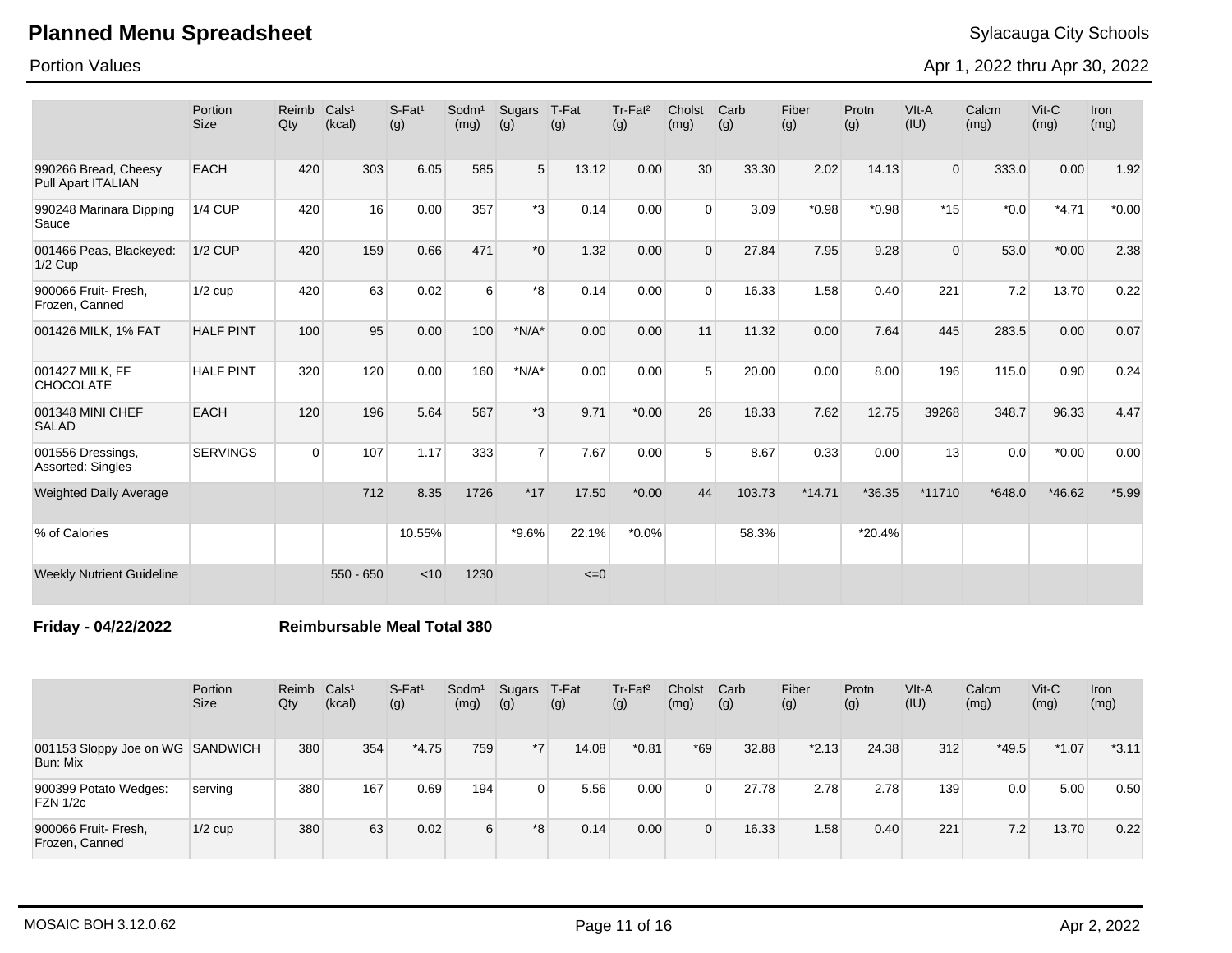### Portion Values

Apr 1, 2022 thru Apr 30, 2022

|                                               | Portion<br>Size  | Reimb<br>Qty | Cals <sup>1</sup><br>(kcal) | $S-Fat1$<br>(g) | Sodm <sup>1</sup><br>(mg) | Sugars<br>(g) | T-Fat<br>(g) | Tr-Fat <sup>2</sup><br>(g) | Cholst<br>(mg) | Carb<br>(g) | Fiber<br>(g) | Protn<br>(g) | VIt-A<br>(IU) | Calcm<br>(mg) | $V$ it-C<br>(mg) | <b>Iron</b><br>(mg) |
|-----------------------------------------------|------------------|--------------|-----------------------------|-----------------|---------------------------|---------------|--------------|----------------------------|----------------|-------------|--------------|--------------|---------------|---------------|------------------|---------------------|
| 001426 MILK, 1% FAT                           | <b>HALF PINT</b> | 100          | 95                          | 0.00            | 100                       | $*N/A*$       | 0.00         | 0.00                       | 11             | 11.32       | 0.00         | 7.64         | 445           | 283.5         | 0.00             | 0.07                |
| 001427 MILK, FF<br><b>CHOCOLATE</b>           | <b>HALF PINT</b> | 280          | 120                         | 0.00            | 160                       | $*N/A*$       | 0.00         | 0.00                       | 5              | 20.00       | 0.00         | 8.00         | 196           | 115.0         | 0.90             | 0.24                |
| 900329 Ketchup, Individual 2 PC<br>Packet (2) |                  | 380          | 20                          | 0.00            | 50                        | 4             | 0.00         | 0.00                       | $\Omega$       | 6.00        | 0.00         | 0.00         | 200           | 0.0           | 0.00             | 0.00                |
| 990311 FRESH VEGGIE<br><b>DELIGHT</b>         | <b>1/2 CUP</b>   | $\Omega$     | 28                          | 0.02            | 49                        | 4             | 0.16         | 0.00                       | $\Omega$       | 6.36        | 2.22         | 0.86         | 8110          | 25.2          | 13.28            | 0.65                |
| <b>Weighted Daily Average</b>                 |                  |              | 718                         | $*5.47$         | 1154                      | $*20$         | 19.77        | $*0.81$                    | $*76$          | 100.70      | $*6.49$      | 35.46        | 1133          | $*216.1$      | $*20.44$         | $*4.02$             |
| % of Calories                                 |                  |              |                             | *6.86%          |                           | $*11.1%$      | 24.8%        | $*1.0\%$                   |                | 56.1%       |              | 19.8%        |               |               |                  |                     |
| <b>Weekly Nutrient Guideline</b>              |                  |              | $550 - 650$                 | $<$ 10          | 1230                      |               | $\leq=0$     |                            |                |             |              |              |               |               |                  |                     |

**Monday - 04/25/2022 Reimbursable Meal Total 425**

|                                           | Portion<br><b>Size</b> | Reimb<br>Qty | Cals <sup>1</sup><br>(kcal) | $S-Fat1$<br>(g) | Sodm <sup>1</sup><br>(mg) | Sugars<br>(g) | T-Fat<br>(g) | $Tr-Fat2$<br>(g) | Cholst<br>(mg) | Carb<br>(g) | Fiber<br>(g) | Protn<br>(g) | VIt-A<br>(IU)  | Calcm<br>(mg) | $V$ it-C<br>(mg) | <b>Iron</b><br>(mg) |
|-------------------------------------------|------------------------|--------------|-----------------------------|-----------------|---------------------------|---------------|--------------|------------------|----------------|-------------|--------------|--------------|----------------|---------------|------------------|---------------------|
| 000400 Crispitos (2 EACH) 2 Crisptios     |                        | 425          | 440                         | 5.00            | 640                       | $\mathbf 0$   | 20.00        | $*N/A*$          | 70             | 44.00       | 4.00         | 18.00        | $\Omega$       | 0.0           | 0.00             | 0.00                |
| 001422 Beans, Pinto:1/2c<br>(w/ ham base) | $1/2$ CUP              | 425          | 130                         | 0.00            | 235                       | $\mathbf{0}$  | 0.00         | 0.00             | $\overline{0}$ | 23.20       | 8.67         | 8.71         | $\overline{0}$ | 115.6         | $*1.73$          | 1.56                |
| 001420 Salsa: 1/4 cup                     | $1/4$ CUP              | 425          | 19                          | 0.00            | 227                       | $*N/A*$       | 0.00         | 0.00             | $\Omega$       | 3.84        | 0.00         | 0.00         | $*N/A*$        | $*N/A*$       | $*N/A*$          | $*N/A*$             |
| 900066 Fruit- Fresh,<br>Frozen, Canned    | $1/2$ cup              | 425          | 63                          | 0.02            | 6                         | *8            | 0.14         | 0.00             | $\Omega$       | 16.33       | 1.58         | 0.40         | 221            | 7.2           | 13.70            | 0.22                |
| 001426 MILK, 1% FAT                       | <b>HALF PINT</b>       | 100          | 95                          | 0.00            | 100                       | $*N/A*$       | 0.00         | 0.00             | 11             | 11.32       | 0.00         | 7.64         | 445            | 283.5         | 0.00             | 0.07                |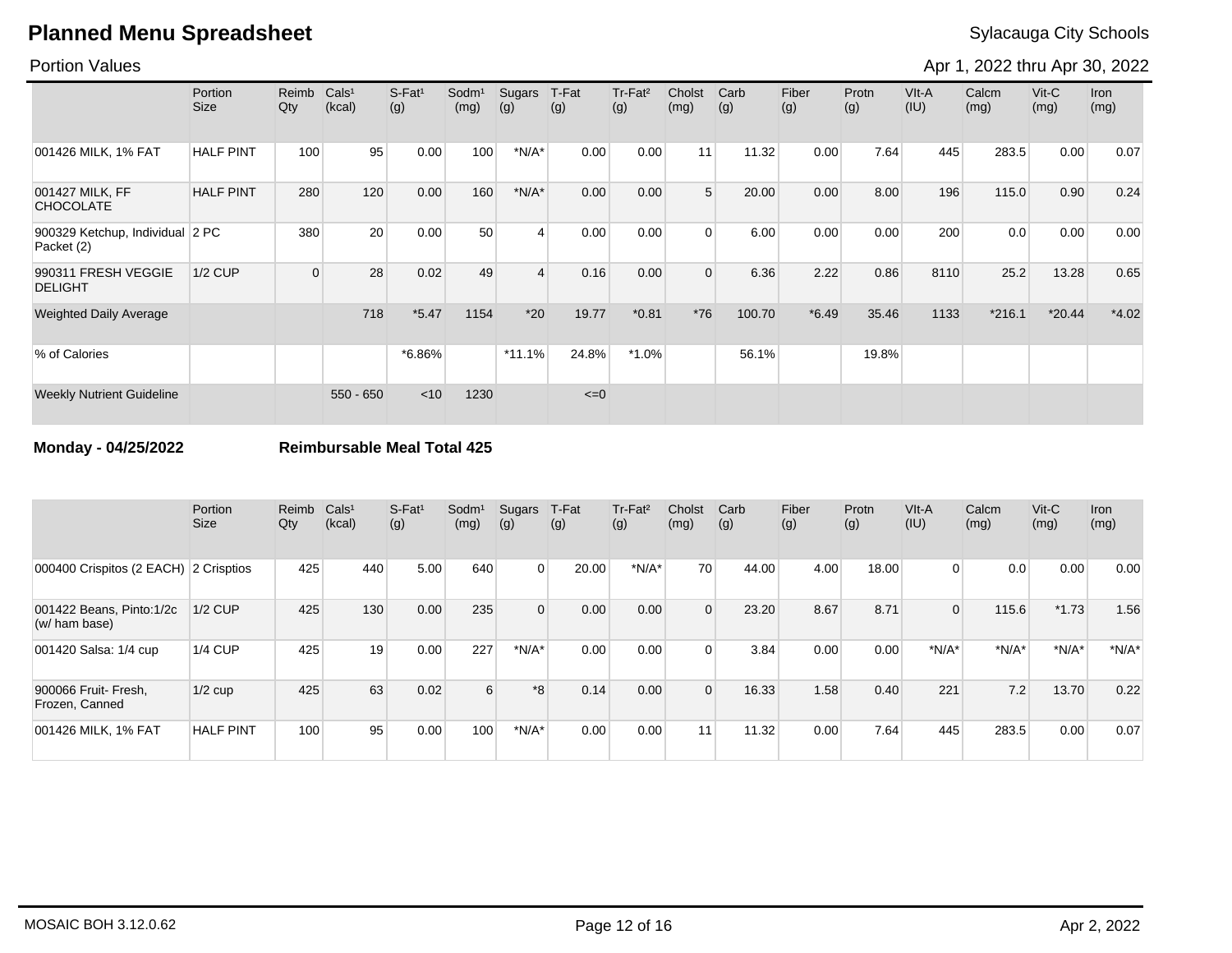### Portion Values

Apr 1, 2022 thru Apr 30, 2022

|                                     | Portion<br><b>Size</b> | Reimb Cals <sup>1</sup><br>Qty | (kcal)      | $S-Fat1$<br>(g) | Sodm <sup>1</sup><br>(mg) | Sugars<br>(g) | T-Fat<br>(g) | Tr-Fat <sup>2</sup><br>(g) | Cholst<br>(mg) | Carb<br>(g) | Fiber<br>(g) | Protn<br>(g) | VIt-A<br>(IU) | Calcm<br>(mg) | $V$ it-C<br>(mg) | <b>Iron</b><br>(mg) |
|-------------------------------------|------------------------|--------------------------------|-------------|-----------------|---------------------------|---------------|--------------|----------------------------|----------------|-------------|--------------|--------------|---------------|---------------|------------------|---------------------|
| 001427 MILK, FF<br><b>CHOCOLATE</b> | <b>HALF PINT</b>       | 325                            | 120         | 0.00            | 160                       | $*N/A*$       | 0.00         | 0.00                       | 5 <sup>1</sup> | 20.00       | 0.00         | 8.00         | 196           | 115.0         | 0.90             | 0.24                |
| <b>Weighted Daily Average</b>       |                        |                                | 767         | 5.02            | 1254                      | $*9$          | 20.14        | $*0.00$                    | 76             | 105.32      | 14.25        | 35.03        | $*475$        | $*277.4$      | $*16.12$         | $*1.98$             |
| % of Calories                       |                        |                                |             | 5.89%           |                           | $*4.7\%$      | 23.6%        | $*0.0\%$                   |                | 54.9%       |              | 18.3%        |               |               |                  |                     |
| <b>Weekly Nutrient Guideline</b>    |                        |                                | $550 - 650$ | < 10            | 1230                      |               | $\leq=0$     |                            |                |             |              |              |               |               |                  |                     |

**Tuesday - 04/26/2022 Reimbursable Meal Total 400**

|                                           | Portion<br><b>Size</b> | Reimb<br>Qty | Cals <sup>1</sup><br>(kcal) | S-Fat <sup>1</sup><br>(g) | Sodm <sup>1</sup><br>(mg) | Sugars<br>(g)  | T-Fat<br>(g) | Tr-Fat <sup>2</sup><br>(g) | Cholst<br>(mg) | Carb<br>(g) | Fiber<br>(g) | Protn<br>(g) | VIt-A<br>(IU) | Calcm<br>(mg) | Vit-C<br>(mg) | <b>Iron</b><br>(mg) |
|-------------------------------------------|------------------------|--------------|-----------------------------|---------------------------|---------------------------|----------------|--------------|----------------------------|----------------|-------------|--------------|--------------|---------------|---------------|---------------|---------------------|
| 001658 Hamburger w/ WG<br><b>Bun CASE</b> | each                   | 400          | 275                         | 3.58                      | 417                       | $\overline{4}$ | 11.04        | 0.00                       | 43             | 27.65       | 2.39         | 18.01        | 697           | 149.2         | 0.00          | 4.12                |
| 000910 Potatoes, Roasted<br>(Diced)       | $1/2$ cup              | 400          | 171                         | 0.61                      | 196                       | $\Omega$       | 4.28         | 0.00                       | $\Omega$       | 30.57       | 2.45         | 2.45         | $\Omega$      | 0.0           | 5.87          | 0.88                |
| 900066 Fruit- Fresh,<br>Frozen, Canned    | $1/2$ cup              | 400          | 63                          | 0.02                      | 6                         | *8             | 0.14         | 0.00                       | $\Omega$       | 16.33       | 1.58         | 0.40         | 221           | 7.2           | 13.70         | 0.22                |
| 001426 MILK, 1% FAT                       | <b>HALF PINT</b>       | 100          | 95                          | 0.00                      | 100                       | $*N/A*$        | 0.00         | 0.00                       | 11             | 11.32       | 0.00         | 7.64         | 445           | 283.5         | 0.00          | 0.07                |
| 001427 MILK, FF<br><b>CHOCOLATE</b>       | <b>HALF PINT</b>       | 300          | 120                         | 0.00                      | 160                       | $*N/A*$        | 0.00         | 0.00                       | 5              | 20.00       | 0.00         | 8.00         | 196           | 115.0         | 0.90          | 0.24                |
| 001011 CONDIMENT 4                        | EACH                   | 400          | 50                          | 0.50                      | 185                       | $\overline{2}$ | 4.00         | 0.00                       | 5              | 5.00        | 0.00         | 0.00         | 100           | 0.0           | 0.00          | 0.00                |
| 001407 Tomatoes (fresh)<br>1/4 C, Sliced  | <b>1/4 CUP</b>         | $\Omega$     | 10 <sup>1</sup>             | 0.02                      | 3                         | $\overline{1}$ | 0.11         | 0.00                       | $\Omega$       | 2.21        | 0.68         | 0.50         | 472           | 5.7           | 7.77          | 0.15                |
| 000069 Pickles, Dill (slices) servings    |                        | $\Omega$     | $\Omega$                    | 0.00                      | 243                       | $\Omega$       | 0.00         | 0.00                       | $\Omega$       | 0.00        | 0.00         | 0.00         | $\Omega$      | 0.0           | 0.00          | 0.00                |
| <b>Weighted Daily Average</b>             |                        |              | 673                         | 4.72                      | 948                       | $*15$          | 19.46        | 0.00                       | 54             | 97.38       | 6.42         | 28.77        | 1275          | 313.6         | 20.25         | 5.41                |
| % of Calories                             |                        |              |                             | 6.31%                     |                           | $*8.9\%$       | 26.0%        | 0.0%                       |                | 57.9%       |              | 17.1%        |               |               |               |                     |
| <b>Weekly Nutrient Guideline</b>          |                        |              | $550 - 650$                 | < 10                      | 1230                      |                | $\leq=0$     |                            |                |             |              |              |               |               |               |                     |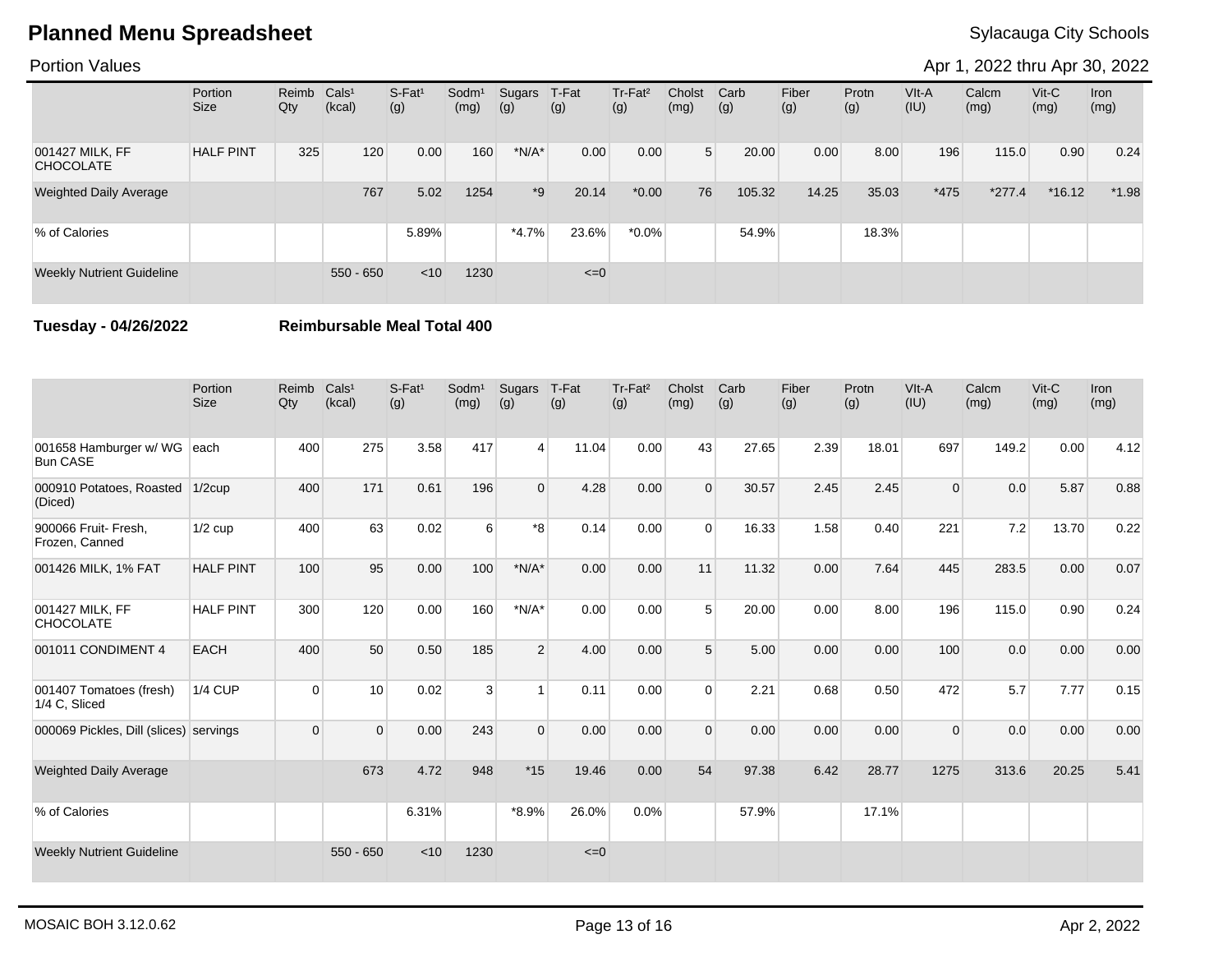### Portion Values

**Wednesday - 04/27/2022 Reimbursable Meal Total 420**

|                                        | Portion<br><b>Size</b> | Reimb<br>Qty | Cals <sup>1</sup><br>(kcal) | $S$ -Fat <sup>1</sup><br>(g) | Sodm <sup>1</sup><br>(mg) | Sugars<br>(g)  | T-Fat<br>(g) | Tr-Fat <sup>2</sup><br>(g) | Cholst<br>(mg)   | Carb<br>(g) | Fiber<br>(g) | Protn<br>(g) | VIt-A<br>(IU)  | Calcm<br>(mg) | Vit-C<br>(mg) | Iron<br>(mg) |
|----------------------------------------|------------------------|--------------|-----------------------------|------------------------------|---------------------------|----------------|--------------|----------------------------|------------------|-------------|--------------|--------------|----------------|---------------|---------------|--------------|
| 001607 Lasagna Rolls                   | <b>PIECES</b>          | 420          | 263                         | 4.61                         | 614                       | $*7$           | 8.25         | 0.00                       | 27               | 29.47       | 2.43         | 15.55        | *554           | $*242.7$      | $*4.18$       | $*1.78$      |
| 001443 Beans, Lima,<br>Canned: 1/2 cup | <b>1/2 CUP</b>         | 420          | 89                          | $*0.00$                      | 138                       | $\mathbf 0$    | 0.00         | $*0.00$                    | $*$ <sup>0</sup> | 15.82       | $*4.94$      | 5.93         | $\overline{4}$ | $*39.5$       | $*0.00*$      | $*1.78$      |
| 900066 Fruit- Fresh.<br>Frozen, Canned | $1/2$ cup              | 420          | 63                          | 0.02                         | 6                         | $*8$           | 0.14         | 0.00                       | $\Omega$         | 16.33       | 1.58         | 0.40         | 221            | 7.2           | 13.70         | 0.22         |
| 001426 MILK, 1% FAT                    | <b>HALF PINT</b>       | 100          | 95                          | 0.00                         | 100                       | $*N/A*$        | 0.00         | 0.00                       | 11               | 11.32       | 0.00         | 7.64         | 445            | 283.5         | 0.00          | 0.07         |
| 001427 MILK, FF<br><b>CHOCOLATE</b>    | <b>HALF PINT</b>       | 320          | 120                         | 0.00                         | 160                       | $*N/A*$        | 0.00         | 0.00                       | 5                | 20.00       | 0.00         | 8.00         | 196            | 115.0         | 0.90          | 0.24         |
| 001348 MINI CHEF<br><b>SALAD</b>       | <b>EACH</b>            | 120          | 196                         | 5.64                         | 567                       | $*3$           | 9.71         | $*0.00$                    | 26               | 18.33       | 7.62         | 12.75        | 39268          | 348.7         | 96.33         | 4.47         |
| 001556 Dressings,<br>Assorted: Singles | <b>SERVINGS</b>        | $\Omega$     | 107                         | 1.17                         | 333                       | $\overline{7}$ | 7.67         | 0.00                       | 5                | 8.67        | 0.33         | 0.00         | 13             | 0.0           | $*0.00$       | 0.00         |
| 001127 Bread, Garlic &<br>Cheese       | <b>EACH</b>            | $\Omega$     | 275                         | 6.95                         | 495                       | $*2$           | 13.56        | $*0.00$                    | 40               | 19.17       | 2.00         | 18.85        | 420            | 440.3         | 3.04          | 1.61         |
| <b>Weighted Daily Average</b>          |                        |              | 586                         | $*6.24$                      | 1066                      | $*16$          | 11.16        | $*0.00$                    | $*41$            | 84.79       | $*11.13$     | 33.44        | *12254         | $*544.2$      | $*46.09$      | $*5.25$      |
| % of Calories                          |                        |              |                             | *9.58%                       |                           | *10.9%         | 17.1%        | $*0.0\%$                   |                  | 57.9%       |              | 22.8%        |                |               |               |              |
| <b>Weekly Nutrient Guideline</b>       |                        |              | $550 - 650$                 | < 10                         | 1230                      |                | $\leq=0$     |                            |                  |             |              |              |                |               |               |              |

**Thursday - 04/28/2022 Reimbursable Meal Total 400**

|                                    | Portion<br>Size     | Reimb<br>Qty | Cals <sup>1</sup><br>(kcal) | S-Fat <sup>1</sup><br>(g) | Sodm <sup>1</sup><br>(mg) | Sugars<br>(g)   | T-Fat<br>(g) | Tr-Fat <sup>2</sup><br>(g) | Cholst<br>(mg)  | Carb<br>(g) | Fiber<br>(g) | Protn<br>(g) | VIt-A<br>(IU) | Calcm<br>(mg) | $V$ it-C<br>(mg) | Iron<br>(mg) |
|------------------------------------|---------------------|--------------|-----------------------------|---------------------------|---------------------------|-----------------|--------------|----------------------------|-----------------|-------------|--------------|--------------|---------------|---------------|------------------|--------------|
| 900378 Pizza, Mexican<br>Fiestada  | Servings/pizz<br>as | 400          | 340                         | 6.01                      | 851                       | 10 <sub>1</sub> | 14.02        | 0.00                       | 25 <sub>1</sub> | 39.06       | 4.01         | 17.02        | 501           | 250.4         | 0.00             | 3.60         |
| 900236 Corn Nuggets,<br><b>FZN</b> | $1/2$ cup           | 400          | 117                         | 0.61                      | 258                       |                 | 3.69         | 0.00                       |                 | 19.05       | 1.23         | 1.84         |               | 12.3          | 0.00             | 0.44         |

Apr 1, 2022 thru Apr 30, 2022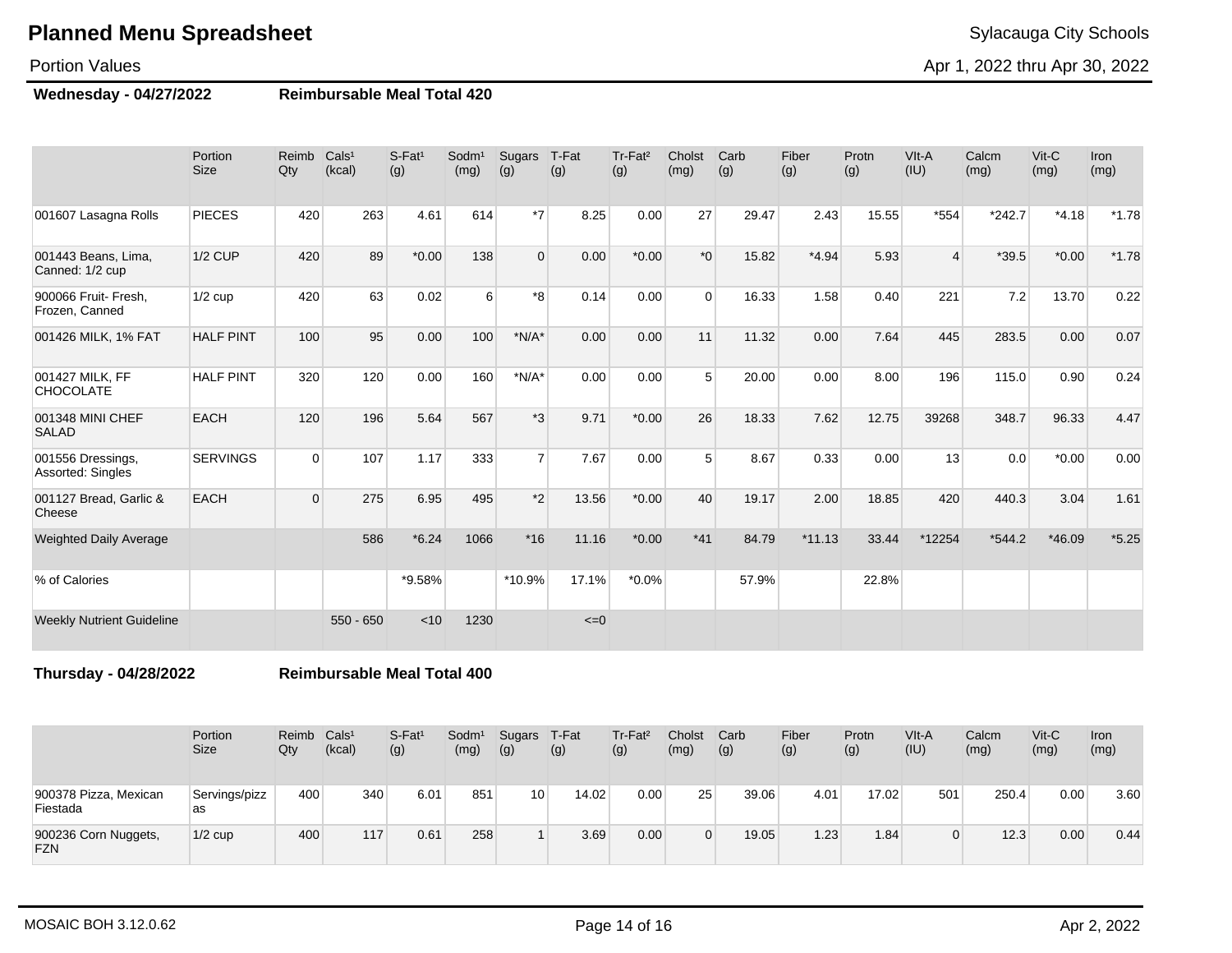### Portion Values

Apr 1, 2022 thru Apr 30, 2022

|                                        | Portion<br><b>Size</b> | Reimb<br>Qty | Cals <sup>1</sup><br>(kcal) | $S-Fat1$<br>(g) | Sodm <sup>1</sup><br>(mg) | Sugars<br>(g)  | T-Fat<br>(g) | Tr-Fat <sup>2</sup><br>(g) | Cholst<br>(mg) | Carb<br>(g) | Fiber<br>(g) | Protn<br>(g) | VIt-A<br>(IU) | Calcm<br>(mg) | $V$ it-C<br>(mg) | Iron<br>(mg) |
|----------------------------------------|------------------------|--------------|-----------------------------|-----------------|---------------------------|----------------|--------------|----------------------------|----------------|-------------|--------------|--------------|---------------|---------------|------------------|--------------|
| 900066 Fruit- Fresh,<br>Frozen, Canned | $1/2$ cup              | 400          | 63                          | 0.02            | $6 \overline{6}$          | *8             | 0.14         | 0.00                       | $\Omega$       | 16.33       | 1.58         | 0.40         | 221           | 7.2           | 13.70            | 0.22         |
| 001426 MILK, 1% FAT                    | <b>HALF PINT</b>       | 100          | 95                          | 0.00            | 100                       | $*N/A*$        | 0.00         | 0.00                       | 11             | 11.32       | 0.00         | 7.64         | 445           | 283.5         | 0.00             | 0.07         |
| 001427 MILK, FF<br><b>CHOCOLATE</b>    | <b>HALF PINT</b>       | 300          | 120                         | 0.00            | 160                       | $*N/A*$        | 0.00         | 0.00                       | 5              | 20.00       | 0.00         | 8.00         | 196           | 115.0         | 0.90             | 0.24         |
| 001348 MINI CHEF<br><b>SALAD</b>       | <b>EACH</b>            | $\Omega$     | 196                         | 5.64            | 567                       | $*3$           | 9.71         | $*0.00$                    | 26             | 18.33       | 7.62         | 12.75        | 39268         | 348.7         | 96.33            | 4.47         |
| 001556 Dressings,<br>Assorted: Singles | <b>SERVINGS</b>        | $\Omega$     | 107                         | 1.17            | 333                       | 7 <sup>1</sup> | 7.67         | 0.00                       | 5 <sup>5</sup> | 8.67        | 0.33         | 0.00         | 13            | 0.0           | $*0.00$          | 0.00         |
| <b>Weighted Daily Average</b>          |                        |              | 634                         | 6.64            | 1260                      | $*20$          | 17.85        | $*0.00$                    | 32             | 92.27       | 6.82         | 27.18        | 980           | 427.0         | $*14.38$         | 4.46         |
| % of Calories                          |                        |              |                             | 9.43%           |                           | *12.6%         | 25.3%        | $*0.0\%$                   |                | 58.2%       |              | 17.1%        |               |               |                  |              |
| <b>Weekly Nutrient Guideline</b>       |                        |              | $550 - 650$                 | < 10            | 1230                      |                | $\leq=0$     |                            |                |             |              |              |               |               |                  |              |

**Friday - 04/29/2022 Reimbursable Meal Total 420**

|                                        | Portion<br><b>Size</b> | Reimb<br>Qty | Cals <sup>1</sup><br>(kcal) | S-Fat <sup>1</sup><br>(g) | Sodm <sup>1</sup><br>(mg) | Sugars<br>(g) | T-Fat<br>(g) | Tr-Fat <sup>2</sup><br>(g) | Cholst<br>(mg) | Carb<br>(g) | Fiber<br>(g) | Protn<br>(g) | VIt-A<br>(IU) | Calcm<br>(mg) | $V$ it-C<br>(mg) | <b>Iron</b><br>(mg) |
|----------------------------------------|------------------------|--------------|-----------------------------|---------------------------|---------------------------|---------------|--------------|----------------------------|----------------|-------------|--------------|--------------|---------------|---------------|------------------|---------------------|
| 001517 Barbecue Chicken<br>Sandwich    | 2 oz servings          | 420          | 258                         | 1.00                      | 816                       | 9             | 5.30         | 0.00                       | 37             | 34.88       | 2.82         | 17.77        | 169           | 39.4          | 1.02             | 1.66                |
| 001410 Beans, Baked:<br>$1/2$ cup      | $1/2$ CUP              | 420          | 141                         | 0.00                      | 184                       | $*7$          | 0.00         | 0.00                       | $\Omega$       | 28.37       | 7.38         | 7.38         | 223           | 84.0          | 0.09             | 2.82                |
| 001199 Cole Slaw, Low<br>Fat: 1/4 cup  | <b>1/4 CUP</b>         | 220          | 33                          | 0.27                      | 61                        | $*1$          | 2.67         | $*0.00$                    | 5              | 2.05        | 0.42         | 0.26         | 84            | 8.6           | 5.84             | 0.11                |
| 900066 Fruit- Fresh,<br>Frozen, Canned | $1/2$ cup              | 420          | 63                          | 0.02                      | $6 \mid$                  | *8            | 0.14         | 0.00                       | $\Omega$       | 16.33       | 1.58         | 0.40         | 221           | 7.2           | 13.70            | 0.22                |
| 001426 MILK, 1% FAT                    | <b>HALF PINT</b>       | 100          | 95                          | 0.00                      | 100                       | $*N/A*$       | 0.00         | 0.00                       | 11             | 11.32       | 0.00         | 7.64         | 445           | 283.5         | 0.00             | 0.07                |